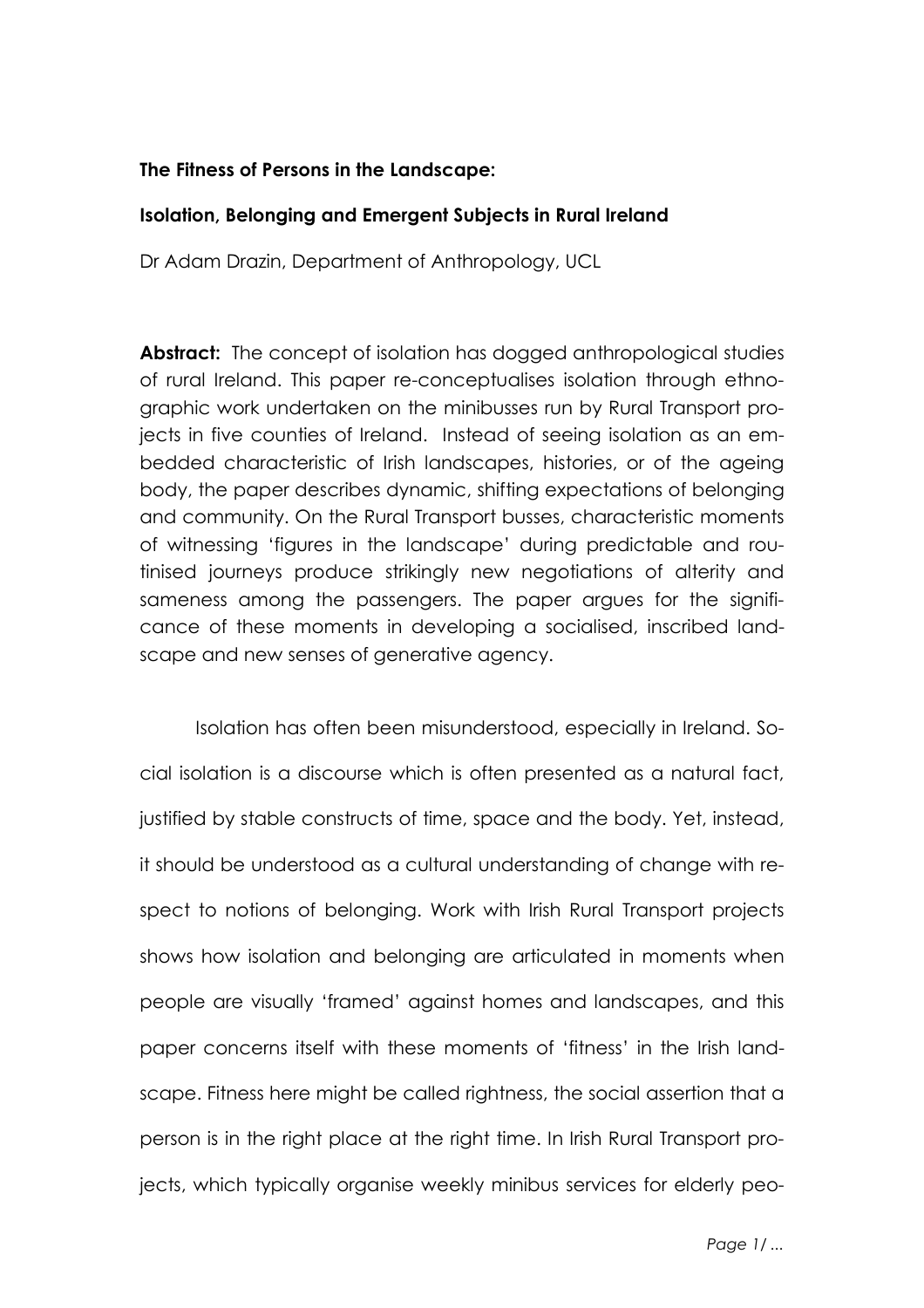ple, the journey is a social 'event' (Kapferer 2010). The theatrical moments when a passenger joins the bus, the 'there she is' moments as I call them, punctuate social rhythms understood as existing in the space of the landscape. The evident fit and fitness of persons in these anticipated moments of meeting reveals a politics of proximity (Fontein 2011) in rural Ireland where people can experience significant moments of belonging, and the mutual thriving of place and person such that material places are active in making social persons.

Descriptions of culture in Ireland have been plagued by the issue of isolation (see Walsh and Ward 2013), and it has become a difficult topic for anthropology. I reject the idea that one can have a culture which necessarily perpetuates isolation, largely because isolation is not necessarily a natural or inevitable phenomenon which arises when people rarely meet. Isolation is cultural, and within rural Ireland it has changed over the generations. Isolation in contemporary Ireland is then a distinctive idea, in dialogue with the changing patterns of rural living. The risk of misrepresenting culture in Ireland as itself isolating has always been opposed by popular viewpoints, that in the face of a mountainous and beautiful landscape culture has always built its social bridges across the distributed communities, and been the remedy for isolation. This is a difficult dialogue, problematised by the overdetermination of the idea of 'Irish culture' as a social agent in itself (Wilson and Donnan 2006). I suggest that the problem has also been exacerbated by a binaristic exaggeration of the separation of persons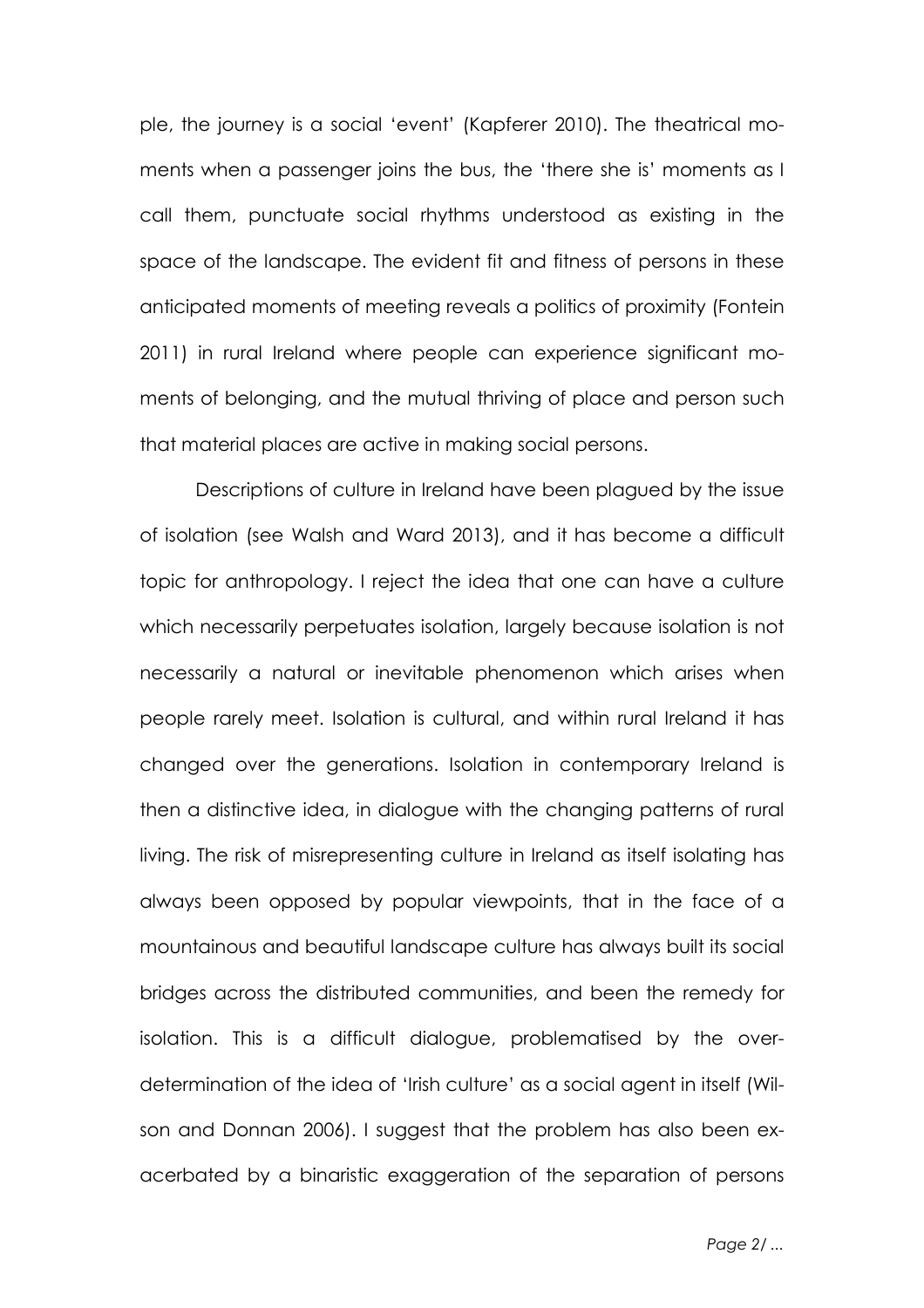from the idea of a 'natural' material world. Understandings of isolation are not about the place or people separately, but their mutual engagement in singular social events.

In our work (this paper is based on ethnography conducted with Simon Roberts and Tina Basi at Intel Digital Health Group), isolation was fairly commonly brought up as an ever-present danger. Groups of passengers on the busses run by Rural Transport organisations in Ireland asserted how life in their district carried with it a danger of isolation. Isolation was not simply an alternative state to being sociable, it was as if socialising itself were a part of a battle against the encroaching, present isolation. A woman in Sligo who lives on her own in a hillside house, for example, commented in a conversation I initiated in the active ageing group:

It's nice to have someone to talk to- put on the radio, (but) the radio isn't somebody to say hello to you. I like somebody who's able to say hello to me and chat to me. I'm exhausted up there. No-one to talk to day in day out... Only for the like of these clubs I'd be gone cuckoo*.*

This kind of representation of an almost-tangible isolation, mutually understood in everyday life, is not only manifested in rural Ireland, but among older people in general, especially in Europe and the USA, and often in the middle of population centres. Work in London with el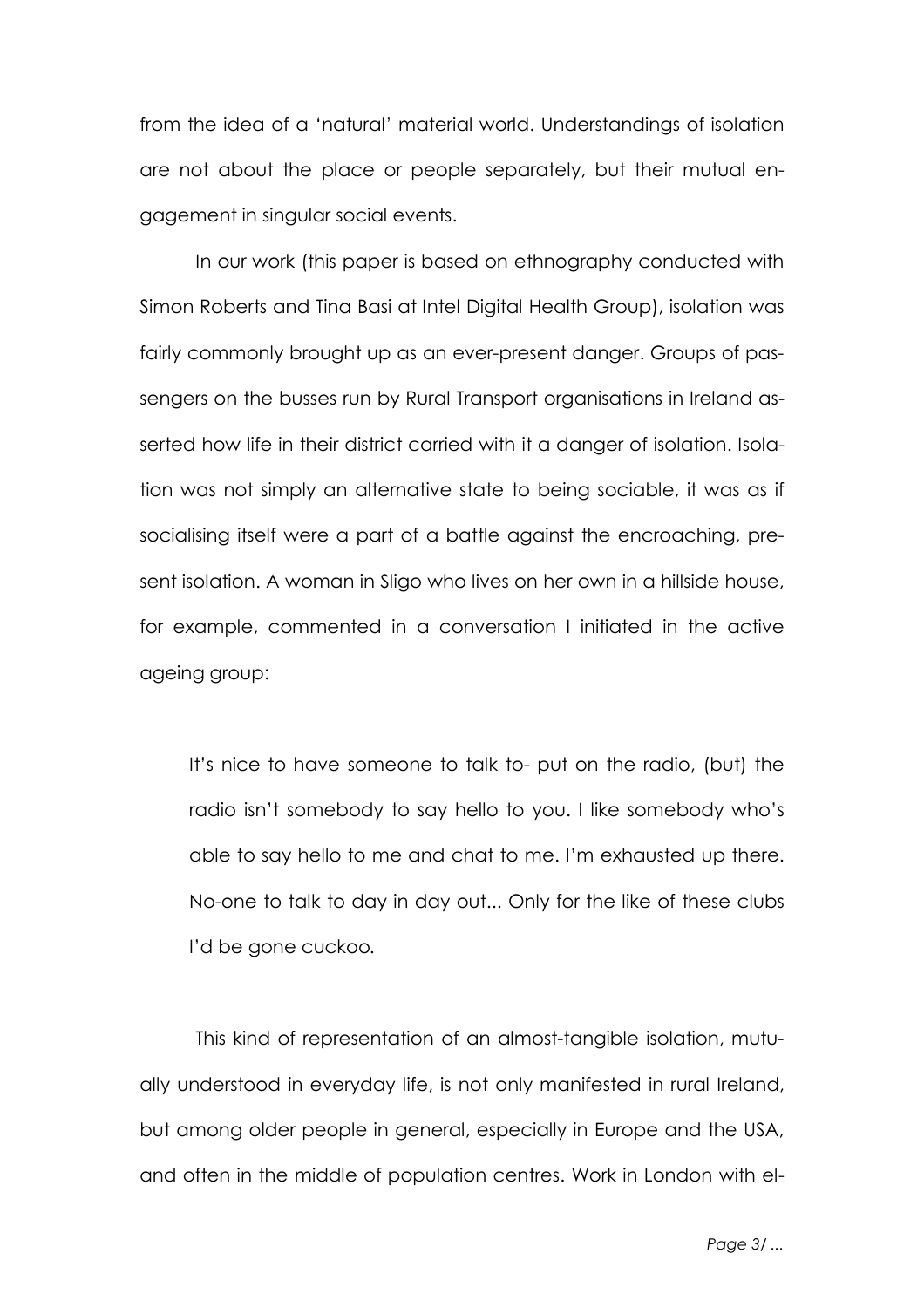derly Irish men, who moved there decades ago, reveals isolation linked closely with poverty and shame at not having fulfilled personal expectations (Tilki et al 2009, Leavey et al 2007). Much of this kind of work therefore is not about rural areas, nor representations of 'national' cultures, but rather about time passing and ageing (see Philipson et al 2001, Askham et al 2006). By contrast, I approach isolation by tracing how expectations of the potentiality of land, and of what community might or should comprise, have shifted historically (Lovell 1998). This leads to a three-fold history of ideas of isolation and belonging in the areas where the Rural Transport schemes operate.

The Irish Rural Transport organisations deploy improved mobility as a kind of magic bullet to address problems of isolation, and in our work many dimensions of isolation only became explicit in their antithesis, in the moment of their being remedied. The Irish Rural Transport Network currently consists of 35 separate organisations across the country, which have developed differently but operate comparable services. Some see themselves primarily as social projects, others as companies, some organise social events while others mainly bring people to collect pensions once a week. We worked mainly with five of these projects. I continue by setting the scene, describing one Rural Transport journey in County Sligo. I then consider different approaches to isolation in the literature, before presenting an alternative, sociocultural and historical analysis of the development of ideas of isolation and community. I finish by drawing attention to the significance of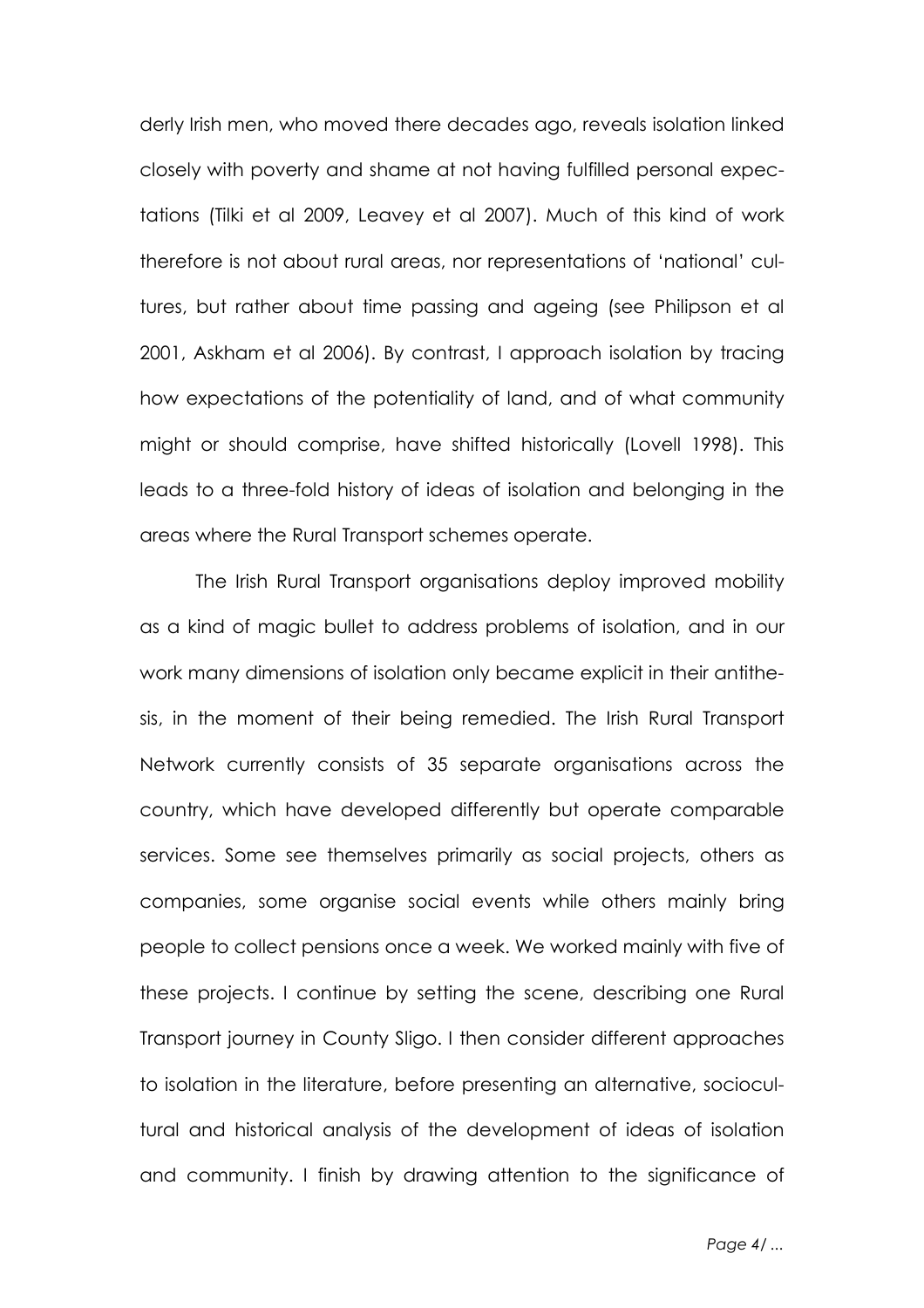those moments, which the Rural Transport busses facilitate, of witnessing 'figures in the landscape' (Munn 1996).

### **On the Sligo Rural Transport to Gleann Active Ageing Club**

The last tea has been squeezed from the pot in the Gleann community centre, and we set off to pick people up from the surrounding hills and bring them in to today's Active Ageing club. The minibus is a new Sprinter, bought less than a year ago and modified with handles and a wheelchair lift for better access. Paul, the driver, stands next to it. 'How's the heifers doing?' someone asks him. Paul is a volunteer driver who also has some land.

The Angelus rings out on the radio as we drive off. A minute of chimes during which the audience are traditionally encouraged to reflect on their lives, the Angelus is broadcast twice a day and forms a part of the daily fabric of life in Ireland, although fewer and fewer people claim to actually reflect in a spiritual way. Paul turns it off as we begin to talk. 'This is Melanie,' says Paul, of a young woman sitting by the bus door, 'she's just looking for a site', as if she was just along to explore the area. In fact she is a student, coming along to help people on and off the bus. I understand that since she is 'looking for a site' [to build a house], she might settle locally and permanently, with all that implies. Paul is framing her own personal life and family through talking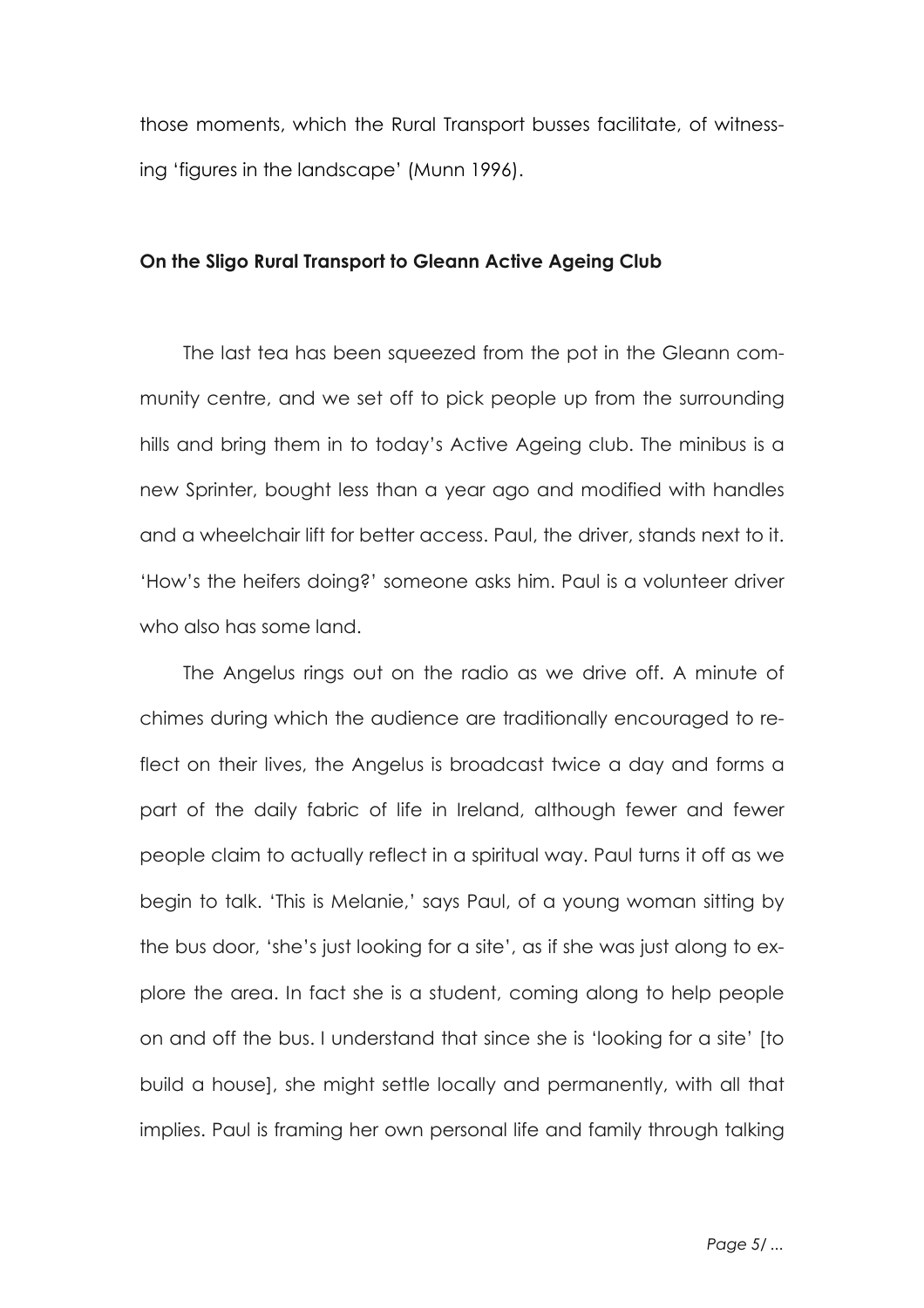about the bus journey and land. And he is somehow poking fun. The banter has already started.

We come in to Ballintogher for the first pick-up. A man and woman are waiting for us here, in a slightly wider stretch of street. They climb in with cursory greetings and we set off again. After a while, some conversation haltingly starts up when we come to a house in the country, and are joined by the second party, John: 'How're you doing?', 'Lovely day', 'How're you?', 'Not so bad'. 'It's the same people sitting in front of you all the time,' John comments as he takes his seat directly behind me, obscurely but playfully.

The roads are very small. Paul needs neither directions or bookings: people would call in if they are *not* coming, but today is a normal run. Despite the weekly routine, there always seems to be something discovered in the landscape. 'Has that building been there long?' asks Melanie of a house in a field. They talk about a woman who is 103 and has a lot of children. 'Is she still alive?' someone asks.

'Some of those roads aren't very bus-friendly', Paul comments prophetically. Many of the houses are at the culmination of lanes, and even if they are not, the bus has to turn and turn again to return the way it came. At each house, people seem completely prepared for the bus. As we draw up the lane, magically they are outside their door in hat and coat, locking up. 'I've got them trained well,' comments Paul. For each passenger, Melanie descends from the bus, kicks open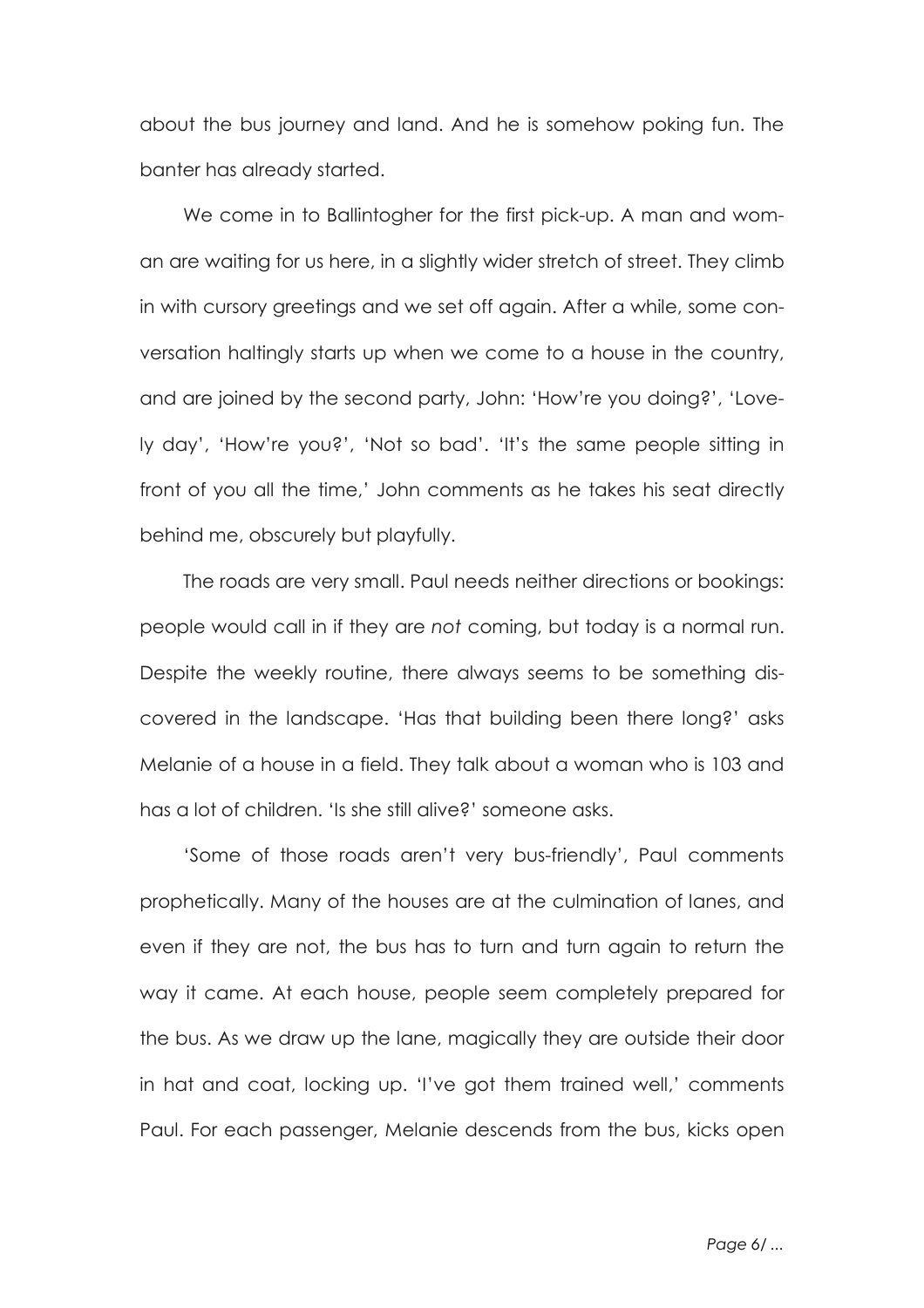a small step, and helps them on. They brace themselves, get a good grip on the handles, then haul themselves up the step.

As we go around the circuit, the way people talk changes. At first, with a couple of passengers on board, there is still just one conversation over the hum of the bus engine. As the group grows to six or seven, the conversation fragments and people are quieter, unwilling to chat to one another in case others are not interested. Paul turns on the radio. RTÉ, the national broadcaster, is playing 1950s tracks which some passengers may remember from childhood. The group continues to swell. In the last stage of the journey, there is a continuous hubbub of rolling sound. Voices cut across and layer against one another over the music as neighbour can chat to neighbour and small groups exchange words across the aisle. Acoustically, the build-up to the Active Ageing club is tangible.

We are well into the journey and have come in a big circle across the catchment area for the club. Paul announces that we are now taking the scenic route – 'sit back and relax' he says as the bus engine roars and we climb a hill.

At the next house, we pick up Marian. 'How are you?' a lady asks her. 'Not too bad, thank you,' she replies, 'how're you keeping?' - 'how're you?', says Paul. 'Not so bad now. Hello. Hello Seamus.' 'How're you?', asks Seamas. 'I'm not too bad,' she replies, 'lovely day.' And so it continues. By the time of the third or fourth 'not so bad', I am wondering what is up. Somehow I have the impression the repetitions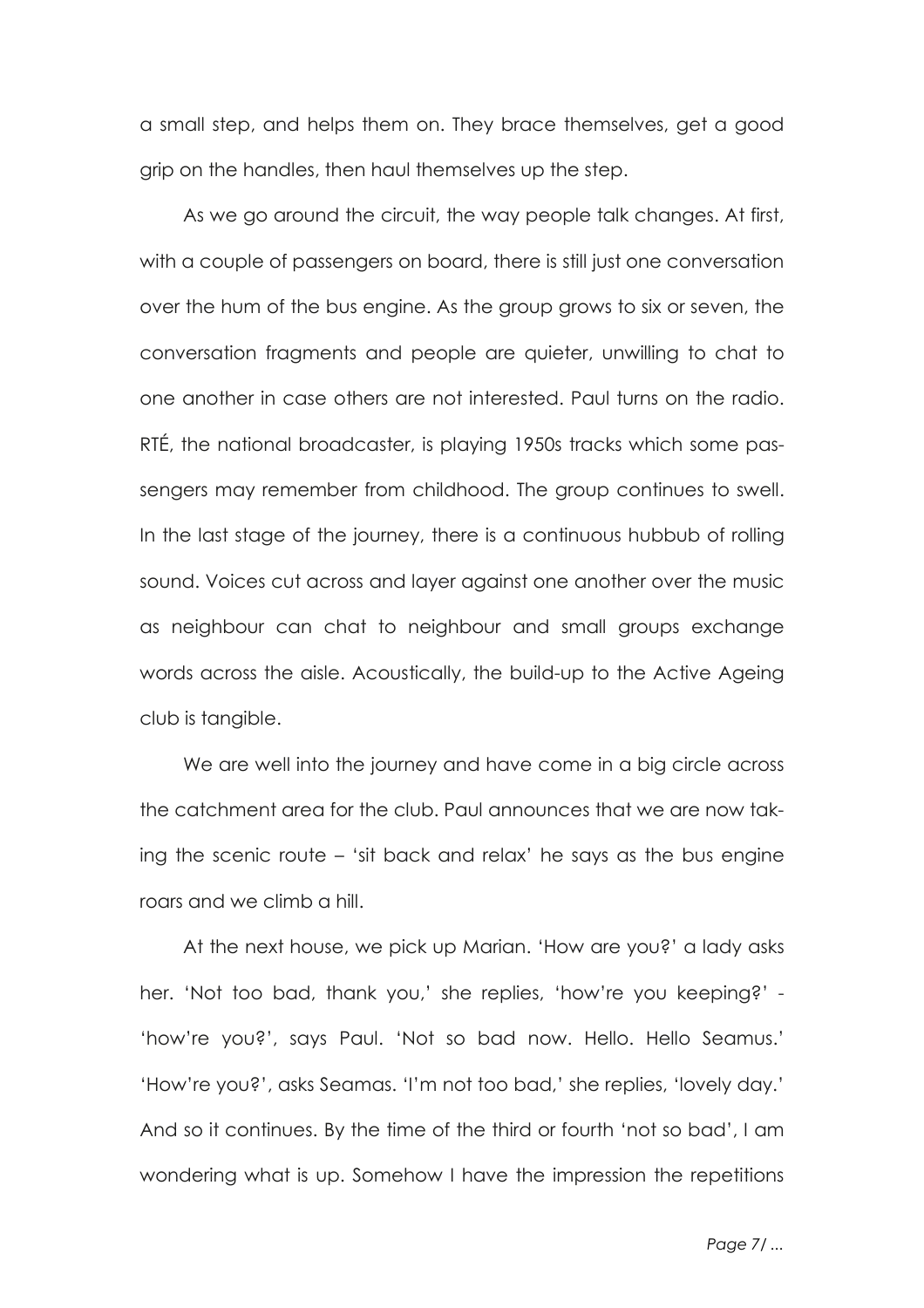show the need for special concern for Marian. On the other hand, it is actually a lovely day, and you can read too much into small details. Certainly the health of the people we are passing by or about to meet is a hot topic. 'We used to have a lady here,' says Paul of a passing house, 'but she's in hospital, very sick. She's not very old, early seventies I'd say.'

In this hilly area, we pass a couple of tiny isolated pubs marked by an old beer sign and the family name on the wall in large letters. The families running these places are now getting on a bit, and their children have moved away. Down a side-road we pass the 'disappearing lake', which disappears and reappears overnight every so often. It disappeared last June, and then reappeared in September. The lady who owns it is on our bus, and is phlegmatic about this wonder of nature. When the lake is there, they don't have to worry about taking water down for the cattle.

Finally, we pull out again on to the main Sligo road, and the community centre reappears ahead. We are approaching it from the south. Pulling into the gravel car park, we open the door and get out the step. The members file into the back door of the centre, preferring to pass down the short corridor and say hello to the people in the office, rather than through the wide front doors of the hall. Many other club members have already arrived, and for a couple of hours there is music, exercises, a meal, and various games. Later on, the bus will re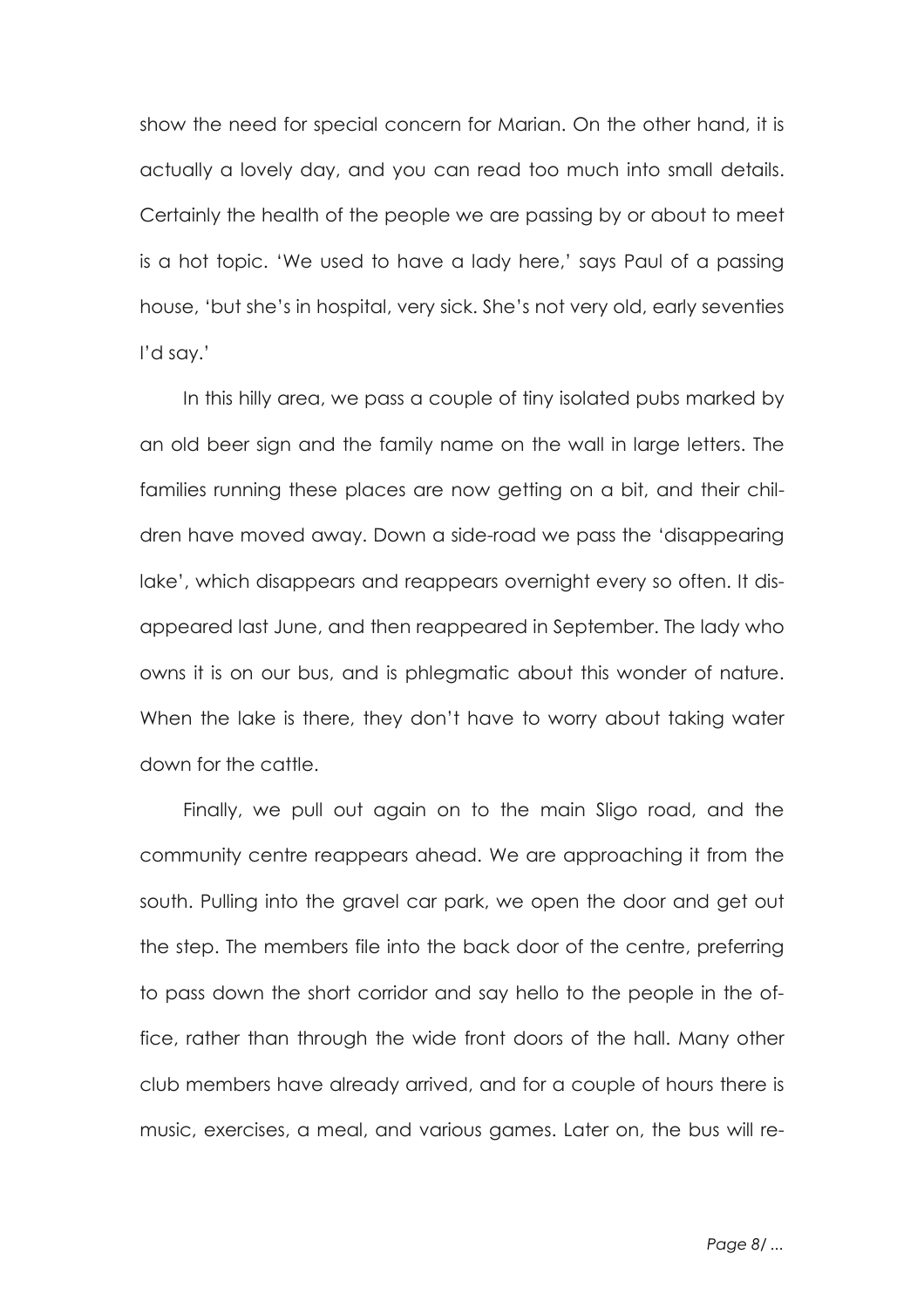peat the same trip in reverse, in a calm, slightly subdued but satisfied atmosphere.

#### **Isolation and Emergent Agency**

Journeys similar to this one are happening every week up and down Ireland, with different kinds of groups coalescing and dispersing. In bureaucratic terms, the Rural Transport empowers passengers through enabling them to achieve certain measurable tasks: one can shop, collect a pension, or renew a prescription for medicine. However, underlying the apparent simplicity of function, complex sociocultural and political changes are happening. People come along even when they have nothing they need to do, and we were repeatedly told how the transport first and foremost addresses isolation. The journeys are clearly social events in themselves, more than moments between events, and more than this they are generative events (Kapferer 2010: 3). Relationships and community are manifested, evoked and then expanded through repetitive weekly routines.

These journeys create conditions which give many people a renewed, beneficial sense of self-worth, and can be interpreted as creating a sense of subjective agency, but of a particular kind. This agency does not depend upon a radical dislocation of dominant and oppressive social structures and traditions, but occurs within highly traditional modes of behaviour. The characteristic Irish joking and indirect rhetoric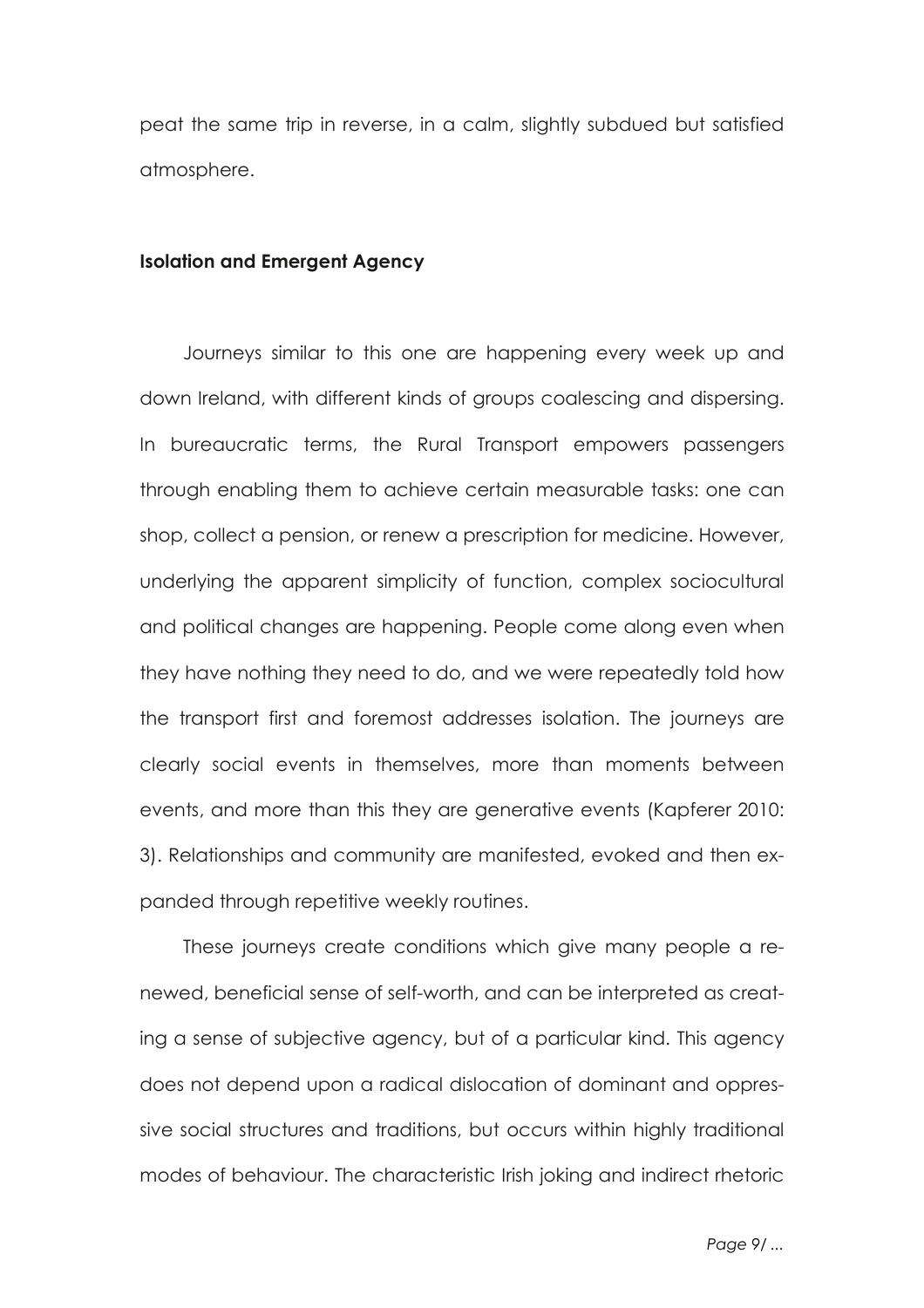is not purely self-interested nor self-declarative, but is directed at the group, and frames other people as subjects before oneself.

The theoretical issue here is whether a sense of cultural struggle is a necessity for the emergence of agency, and specifically how isolation features in this process rural Ireland, as a familiar way of being or as a distant ideological bogeyman. According to McNay (2000), theories of agency and of the subject have yet to properly reconcile the problem of a gulf between concepts of individual and society, between bodily action and power. The legacy of Foucault's work on technologies of the self has meant a problematic elision of subjectification with subjection: a tense encounter with dominant power, not escape from it, is necessary for self-awareness and for the development of new meaningful understandings of the social world. To bridge this gap, various theorists have characterised selfhood in more temporal terms, and located social reality more as an experience or understanding within the body as much as external to it (Butler 1993, 1997; Bourdieu 1979). Yet McNay still considers that these varied theories of how subjectification and agency happen do not take enough account of ideas of social difference:

Following a relational theory of meaning, the assertion of the subject's identity is explained through a logic of the disavowal of difference; the subject maintains a sense of self principally through a denial of the alterity of the other. (McNay 2000: 3)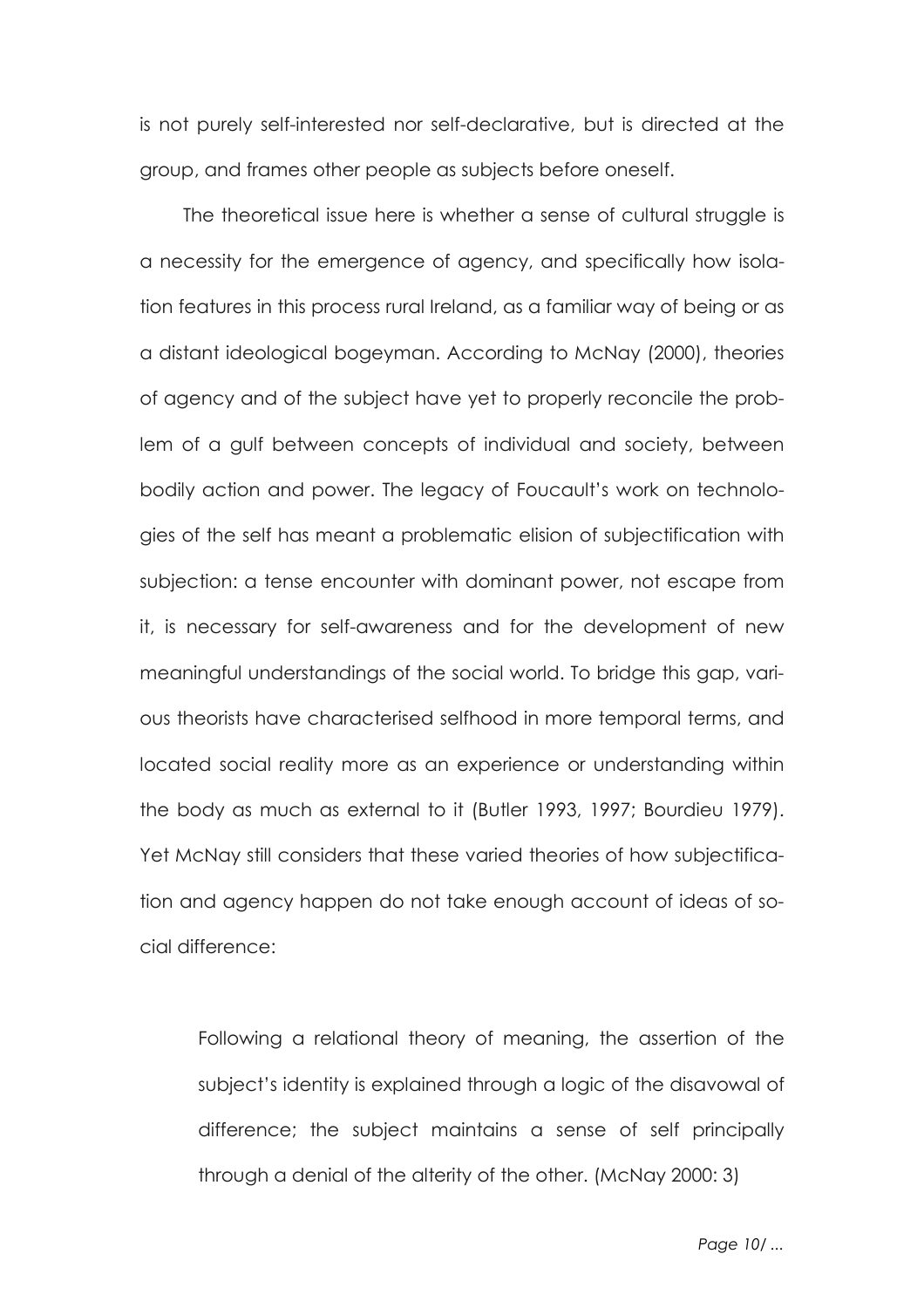In other words, in many interpretations of agency, on the one hand we have the assertion that temporal routines and bodily experiences are generative of new different kinds of signification which can potentially challenge social norms. But on the other hand the capacity for self development is predicated on human sameness, and perception of others as subjects who are in some way similar to oneself.

Many Rural Transport journeys are infused with the framing of other people as mutual subjects. During the journey through the landscape there are resonances or echoes of persons, such that talking or asking about them is followed by the sight of them, and then their presence. Words are chosen carefully, cleverly, and craftily which do not offend, which are friendly and considerate but not necessarily intimate or close. Possibilities are proffered for difference in coexistence and sameness in separation.

This paper elaborates on how generative agency emerges on the Irish Rural Transport, and how the project of conquering isolation can become prominent in people's own understandings of what they are engaged in. Isolation as an idea is not the prerogative of outside social commentators, it relates to how people narrate their own lives, so in order to understand the sense of generative agency in the Rural Transport, we first need to re-think what we mean by it.

# **The Naturalisation of Isolation**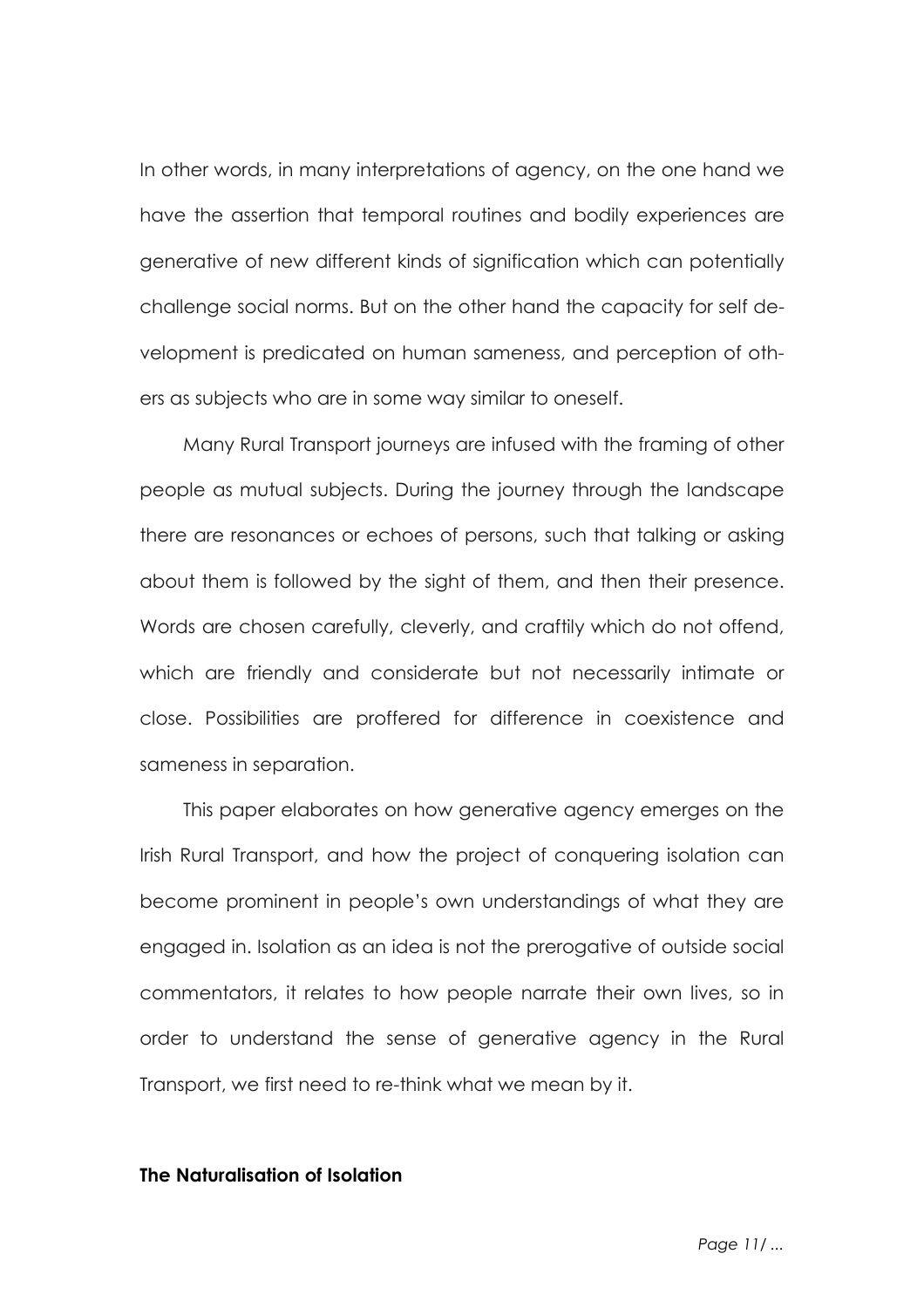**'***A persistent assumption that mental illness is a cultural attribute of the Irish'* (Wilson & Donnan 2006: 49)

One of the photographs in Nancy Scheper-Hughes' (2001: 44) well-known ethnography of the village she called Ballybran, presents two men sitting in a field, and bears the caption 'two generations alone together'. Scheper-Hughes' work is explicitly about mental illness. In this image, which can appear dated now, she was trying to communicate particular cultural qualities of the situation through a paradoxical caption. The phrase 'alone together' illustrates how a sense of isolation has been situated as an intrinsic and pervasive cultural quality of life in rural Ireland, such that even in company isolation persists.

Anthropological work in Ireland has a problematic history, and Scheper-Hughes' work in particular has been strongly criticised. Images similar to her photograph can be seen either as illustrating a problem, or as problematising culture in Ireland. Wilson and Donnan (2006) have helped the discipline to turn a corner by devoting a large part of their book to reflecting on how and why so much past anthropological work in Ireland has been controversial, characterised by Peace (1989) as a series of representations of 'anomie'. Informants and communities in Ireland have not recognised themselves in some anthropological representations. Scheper-Hughes herself (2000; see also Wilson and Donnan 2006: 169-171) sets out how in retrospect she would have repre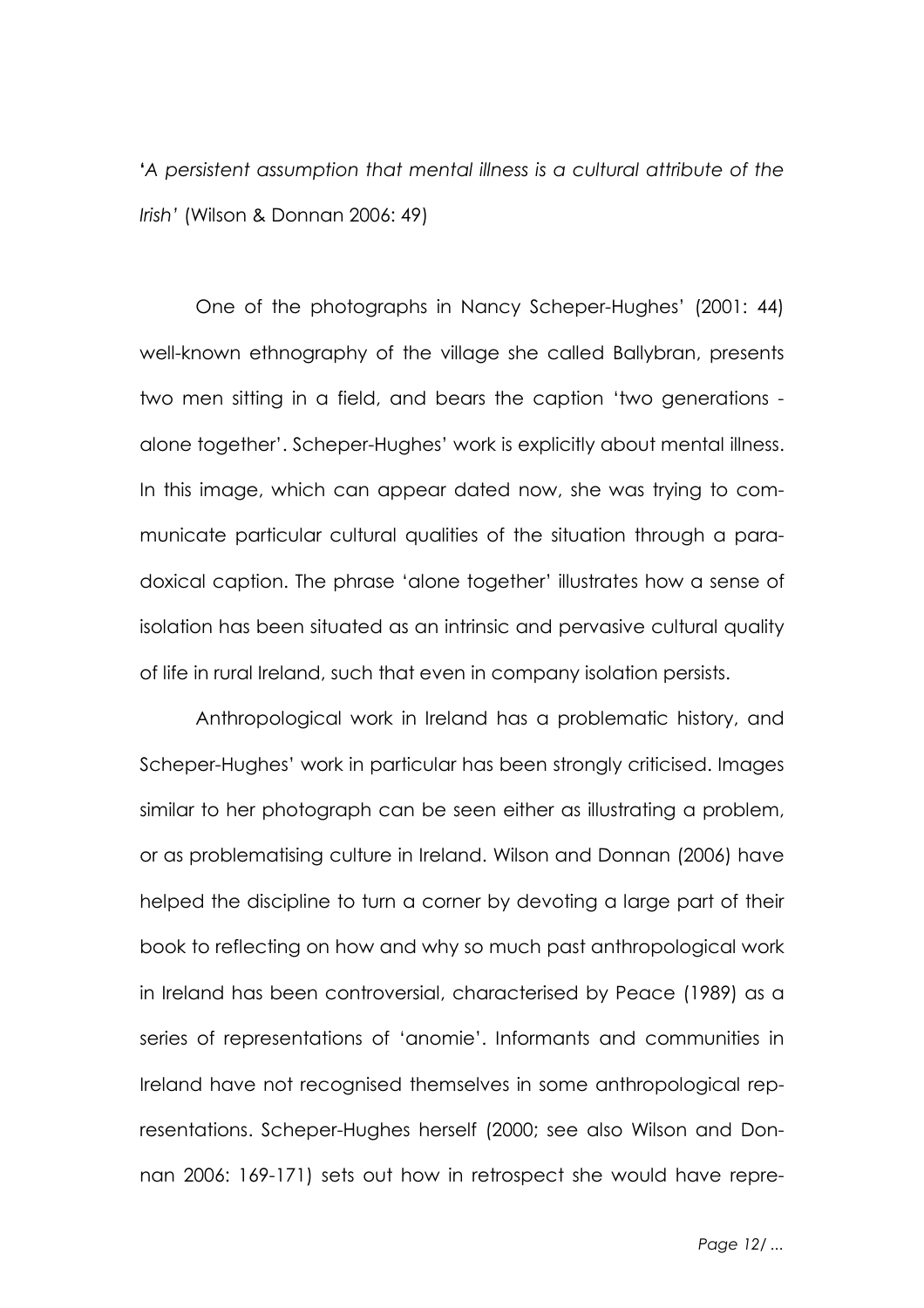sented differently the village where she worked. Many people who read the original 1979 book reacted not by debating how human culture works generally, for better and for worse; but by travelling through the West of Ireland in order to locate the place where the ethnography happened, as a set of specific situated events. Until the 1990s few anthropologists successfully negotiated Ireland's vibrant public sphere, where national social issues are prominently debated, neither accepted by it nor able to transcend it.

When it comes to isolation, I suggest that there has in the past been a tendency to naturalise and legitimise notions of isolation in Ireland. In particular, this can be seen as manifested in a tendency to *locate* causes of isolation in certain places - in the landscape, in the body, in heritage or in social structures. By naturalisation, I mean the tendency to ascribe an inevitability and fixity to a cultural attribute either by fixing it in an observable material object or body which is perceived as enduring.

#### *Landscape*

In Scheper-Hughes' photograph, the main star in one sense of the image is neither the father nor the son, but the hedge, which seems to manifest the capacity for loneliness within these farmers' own farmland and landscape. A domestic image would seem very different. His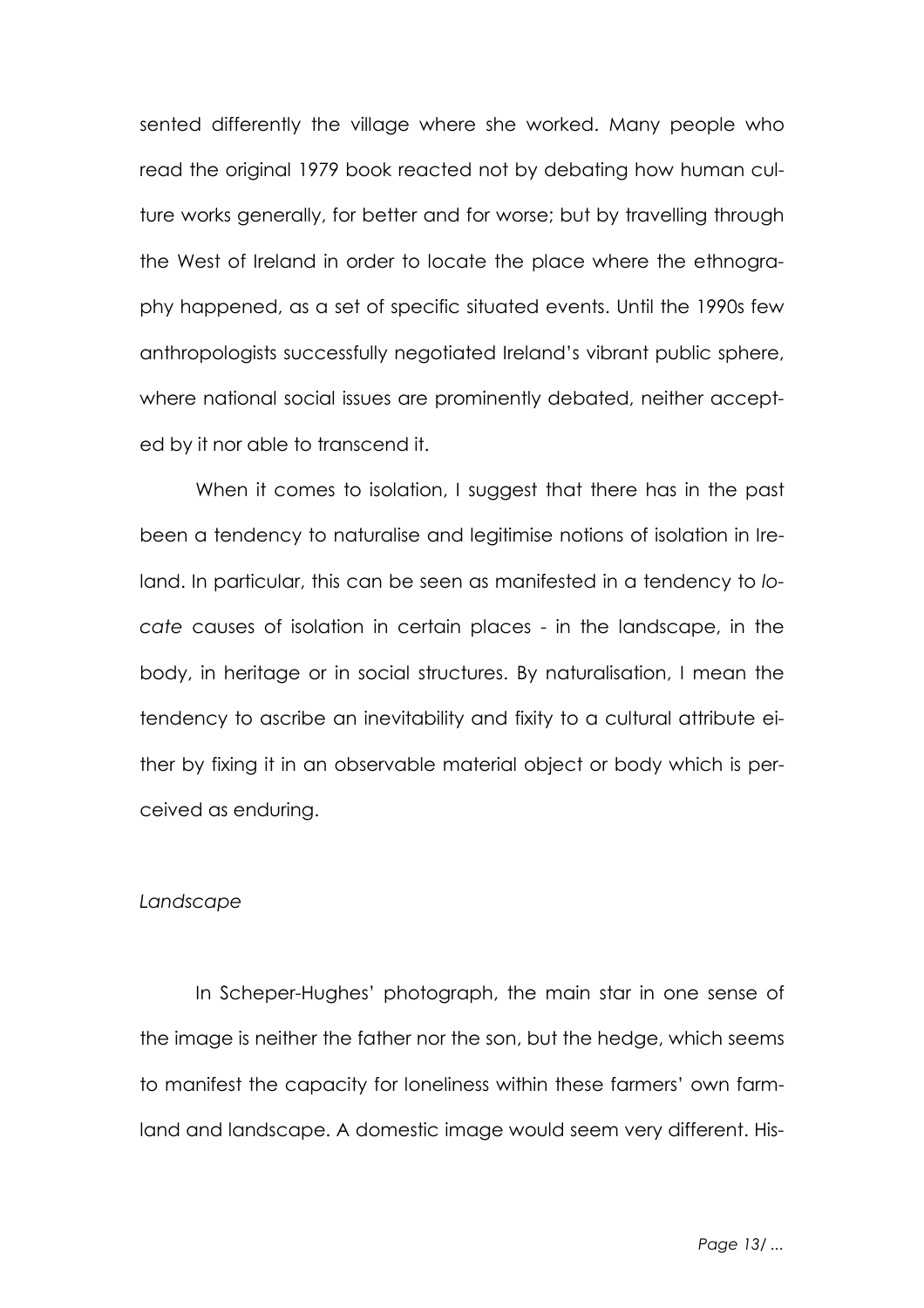torically, certain kinds of landscape - more empty ones - have come historically to be prime aesthetic signifiers of Irishness. Saris comments:

One cannot live long in rural Ireland without being struck by the importance of "place" as a conceptual category… Human action, human memory, and human dialogue constitute place and history. The elementary structure in this system is the relationship between a specific spot on the landscape and a remembered story, mediated by a place-name. (Saris 1996: 542)

How Irish landscapes are envisioned as inhabited is thus important for envisioning what isolation may be. Some have argued that Irish settlement is characterised by a distributed settlement pattern, of homes built on the farmland, more than clustered in villages. This conforms to a pattern of inheritance (Birdwell-Pheasant 1998) which attempts to maintain a consolidated landholding by passing most of it on to one son rather than break it up. Farm buildings and homes may be near to the centre of a property, in a sense oriented to the land rather than the road. It was not uncommon in our work to encounter an elderly person living in a house up a long lane. One interpretation of isolation might be that it is an inevitable result of this kind of landscape. It is possible in this format to have a large number of people living across an area, 'looking after the land', as people would say, but rarely meet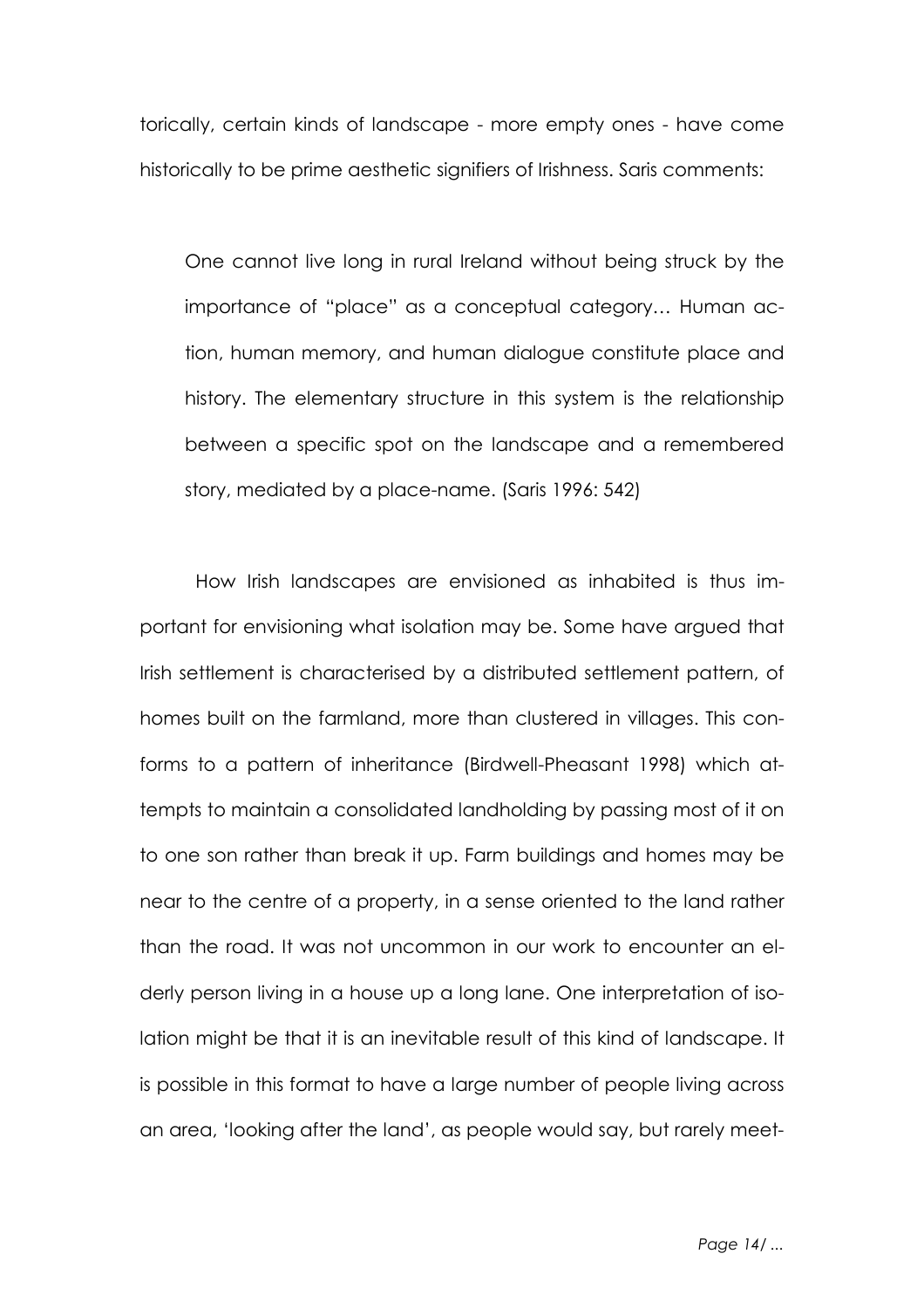ing. One dimension of isolation would be simply the physical facts of bodies not coming into close proximity.

Yet ideas of a 'typical' kind of Irish landscape have been hotly contested (see McGrath 2013), making ideas of landscape a 'perennial site of struggle' (Peace 2005: 496). The distributed settlement pattern is a stereotype more than an actuality, and more for the touristic landscapes of the West than for the range of geographies found across the Island.

In our work, what matters is the changing experience of the landscape, more than its physical form (Tilley 1994, Bender 1993). Importantly, in recent years rural Ireland has generally speaking not experienced the depopulation characteristic of rural areas across Europe, but often re-population. While the contemporary population of Ireland remains lower than it was in the early nineteenth century, largely due to more than a century of crippling emigration, nonetheless since the 1990s there has overall been immigration. In rural areas near to Dublin, huge population growth has occurred - county Meath grew by 48% between 1996 and 2006 (Source: Central Statistical Office, Ireland). Some describe this as 'counter-urbanisation'.

A local priest in county Sligo recounted to me his experience of what this repopulation feels like. Importantly, through local eyes this does not only mean more or fewer people, or houses, or being closer or further away from neighbours. The landscape is experienced differently, the signs of inhabitation and responsibilities to others change,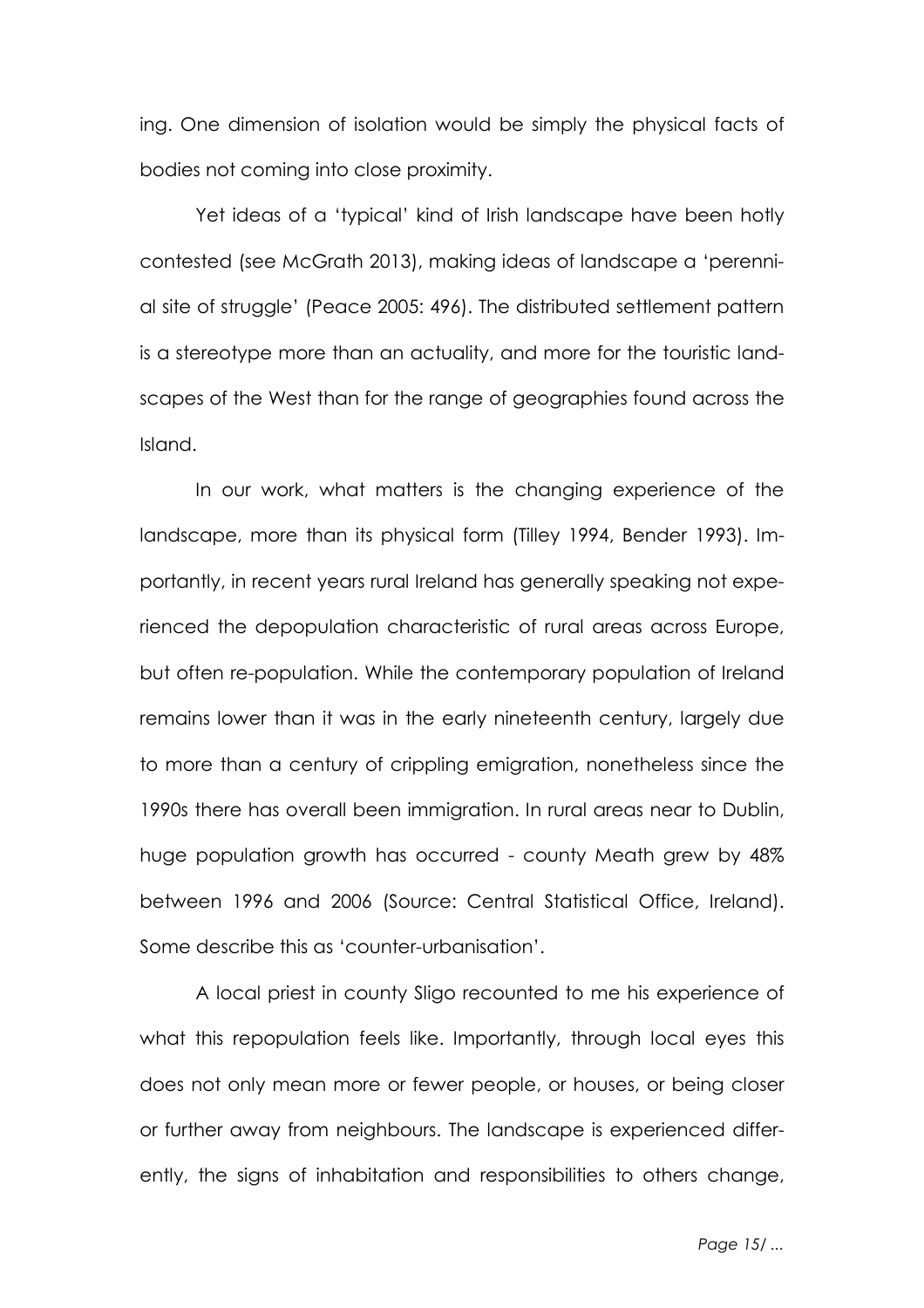and the understanding of the economic rhythms and modes of making a living change. At a given moment, the priest moves from talking about repopulation to talking about how the land itself is different:

When I came here 16 years ago ... nearly every farmer had a few cows and milk for the creamery. There's less than ten in the whole parish supplying milk for the creamery now. That's a whole sea change ... Now another change this area, like, everyone got a little more prosperous. You see a lot more cars than when I came here. The building industry is going very well every town all about. That's the source of the employment, the building, and nearly every young lad when he has a while working as a block layer or a plasterer - he has his own car. That's a huge change ... But what I would like to say - There is no future for farming in this area in the sense of being able to live off the farm itself. You just couldn't. There is no farm round here big enough for a family to live solely off the farm… So the best way would be for jobs to be provided hopefully at Ballymote, Boyle, Sligo, and Knock at the airport or whatever so that people could be looking to live here still and keep their farm and to have their social income from their job.

Building new houses is not purely about development inspired by business, but also a localised response to changing economic circum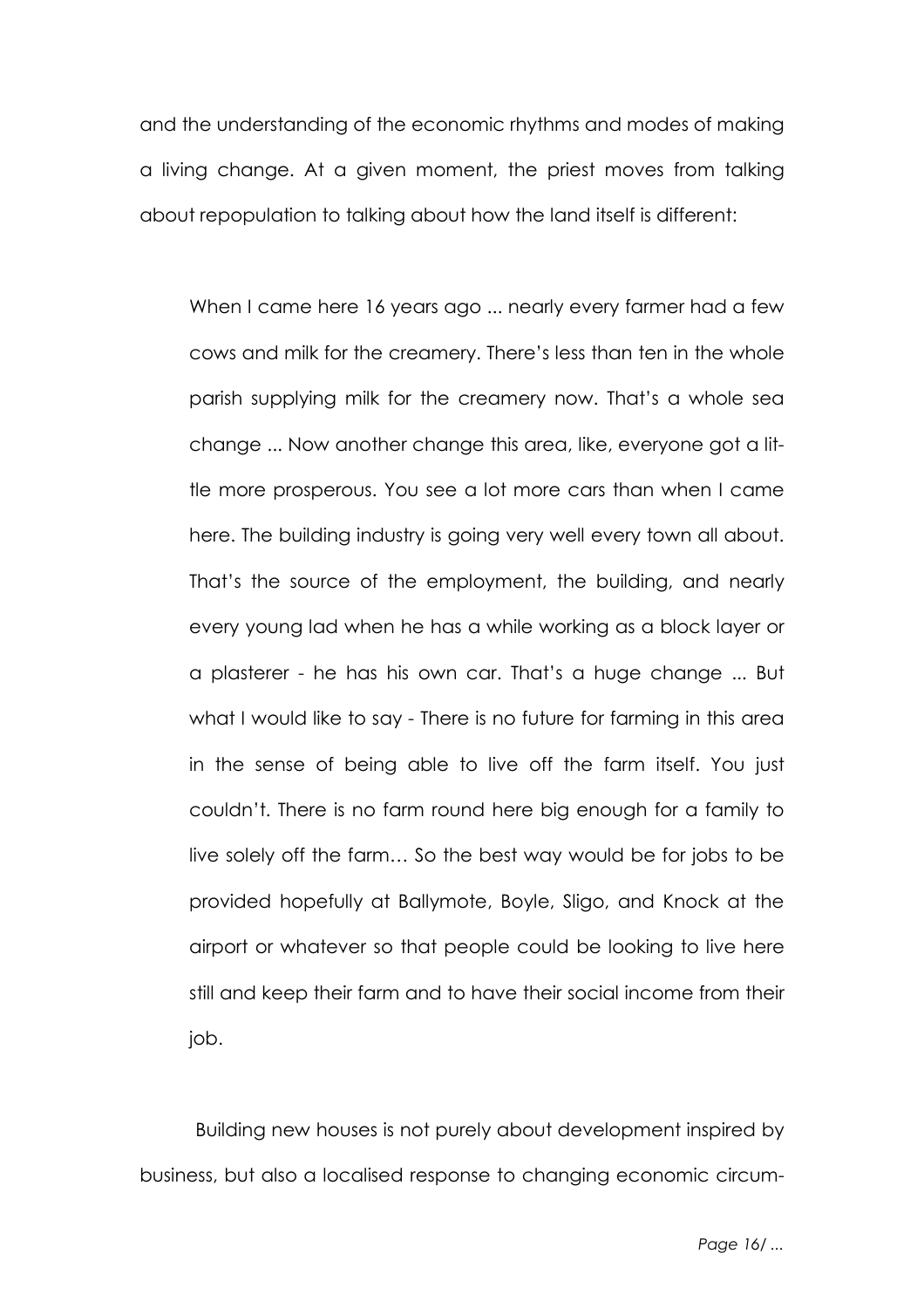stances. Land is re-conceptualised from 'farmland' to 'site' as one way to maintain inhabitation by families, and avoid sale and consolidation of smallholdings into massive farms. There may be an old farmhouse set back from the road, where once several generations lived, but now just the older people. Alongside the main road meanwhile is a ribbon of houses of younger families, some of them commuting elsewhere. One may belong to a son or daughter, who lives now in a unitary rather than extended family.

If depopulation is happening, it is happening partially, during the daytime, and in the emptier older houses. We can challenge, then, the idea that isolation is necessarily connected to the physical form of certain kinds of Irish landscape and rootedness within it. While we should not disregard landscape entirely, we should talk more about an inequality of mobility than some fact of rootedness. As an elderly man said to me about getting to his local pub (currently being expanded), 'I used to walk it but you couldn't walk it now with the traffic.' For him, the more cars there are, the more difficult it can be to get around.

## *Future Shock*

The second ingredient in the naturalisation of isolation lies in the idea that Ireland is changing in a historical, or structural, way, and that this new era is leaving many people behind because of their experience of their own (ageing) bodies. The notion of 'future shock' (Toffler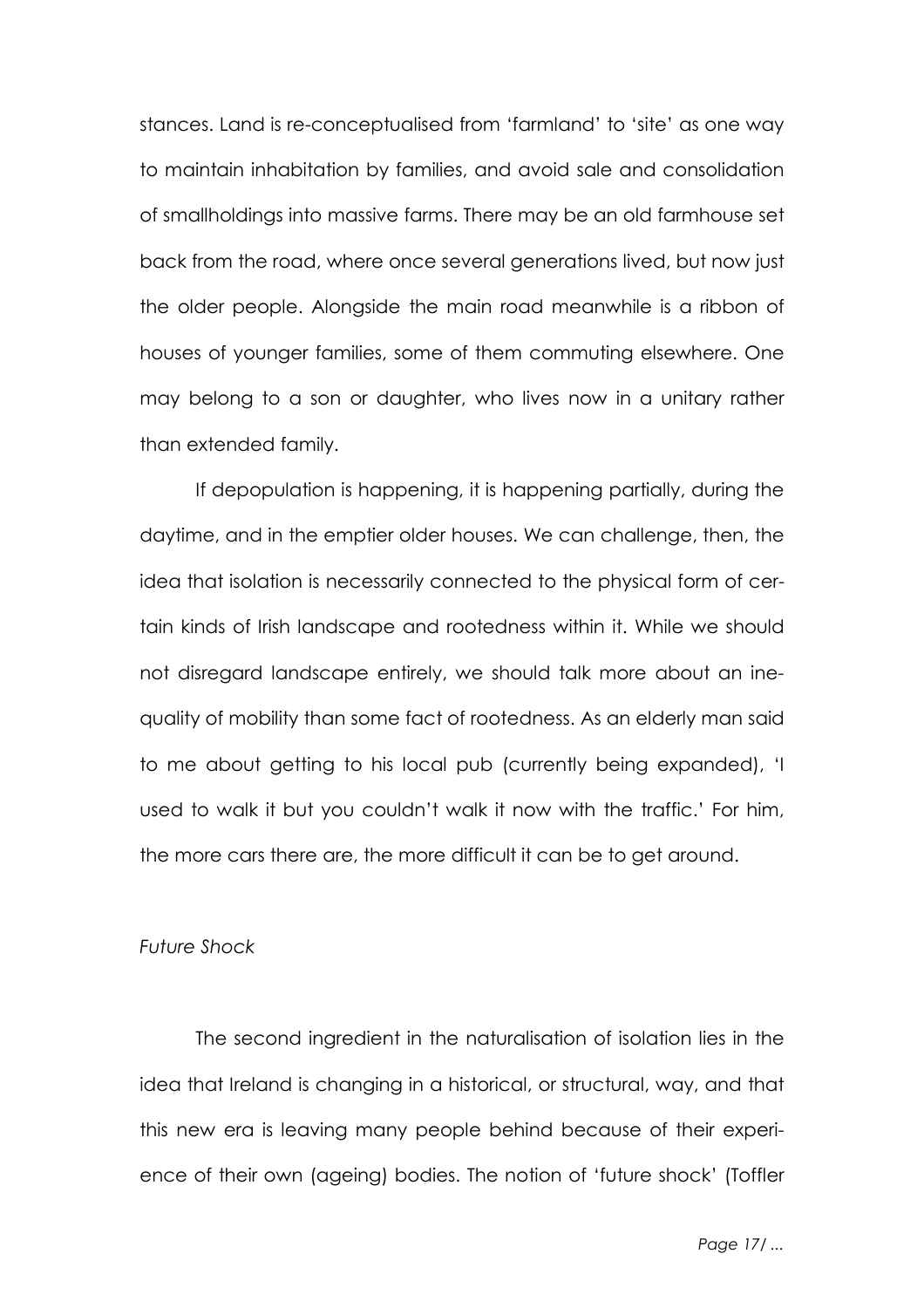1970) is fairly common among design groups in the discussion of the adoption and use of new technologies. In the Irish context, Wulff (2007: 110) insightfully draws on Appadurai's (1996: 3) idea of a 'rupture of modernity'. She describes how at a given media moment in 1994, the 'Riverdance Moment', the Irish TV audience were suddenly presented with the facility to reimagine themselves and Irishness as undeniably, intrinsically modern. Others propose different dates for comparable ruptures (Inglis 2008 talks of 1991 and 1998), but the sense of living with a historical 'before' and an 'after' is clear.

The Irish rhetoric of having entered a 'different era' is evident in the Rural Transport. A story from one of the volunteer drivers shows how older people can be seen as simply less able to cope with a changed world. The background to the story was, as is often the case, the heath problems of a man in Sligo, at a time when there was less support for getting to and from the hospital:

I was telling you. I have, um, well a sort of a relation and he- we had him on the Transport. We'd take him over to Boyle on the Friday to collect his pension. But he was staying with Galway hospital … He was getting a cataract off his eye. He had to get a taxi to take him over to Galway, we'll say today, get the taxi to come back from Boyle and bring him back tomorrow morning. And it was two hundred and forty euro he had to pay. And I met that man on his way back and he was - talk about his blood pressure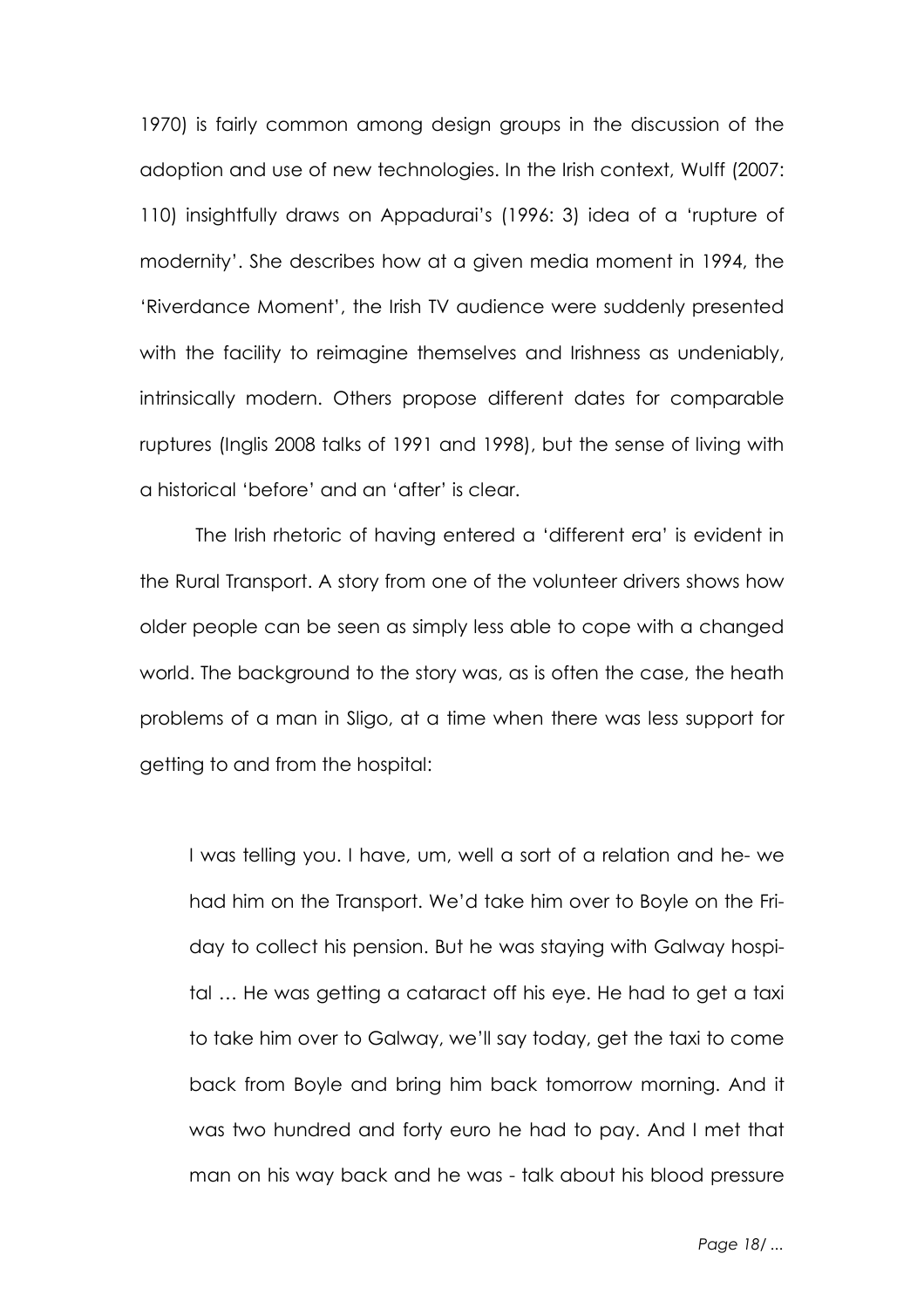being high! The taxi man said he would do it, and in the end it was two hundred and twenty, something like that. … He had a free travel pass, yes, but he had to pay that. And believe it or not he was got dead kneeling at his bed the week after. I said, 'it must have been the way his blood pressure was'. He was, the poor old devil (laughs).

When I asked if this man might have got public transport, the answer was a clear no:

He wouldn't have been able because he was a man who couldn't go up - you know to be able to get on a bus or something like that. You can't just take some of them out ... even to take them over to Collooney and tell them get on a bus ... A lot of them wouldn't know, when they get off the bus in Galway, where would you go? You wouldn't know where to go. Do you know what I mean? They'd be lost.

For some, Galway may not seem a large town (it has a population of 80,000, the sixth largest city on the island of Ireland), but it has changed in recent years. Along with a new Ireland comes a new Galway, a place which is subjectively represented as having been unchanged for many decades, and which is now 'new'. The experience of these new places - towns, roads, pubs, hospitals, ring roads - is per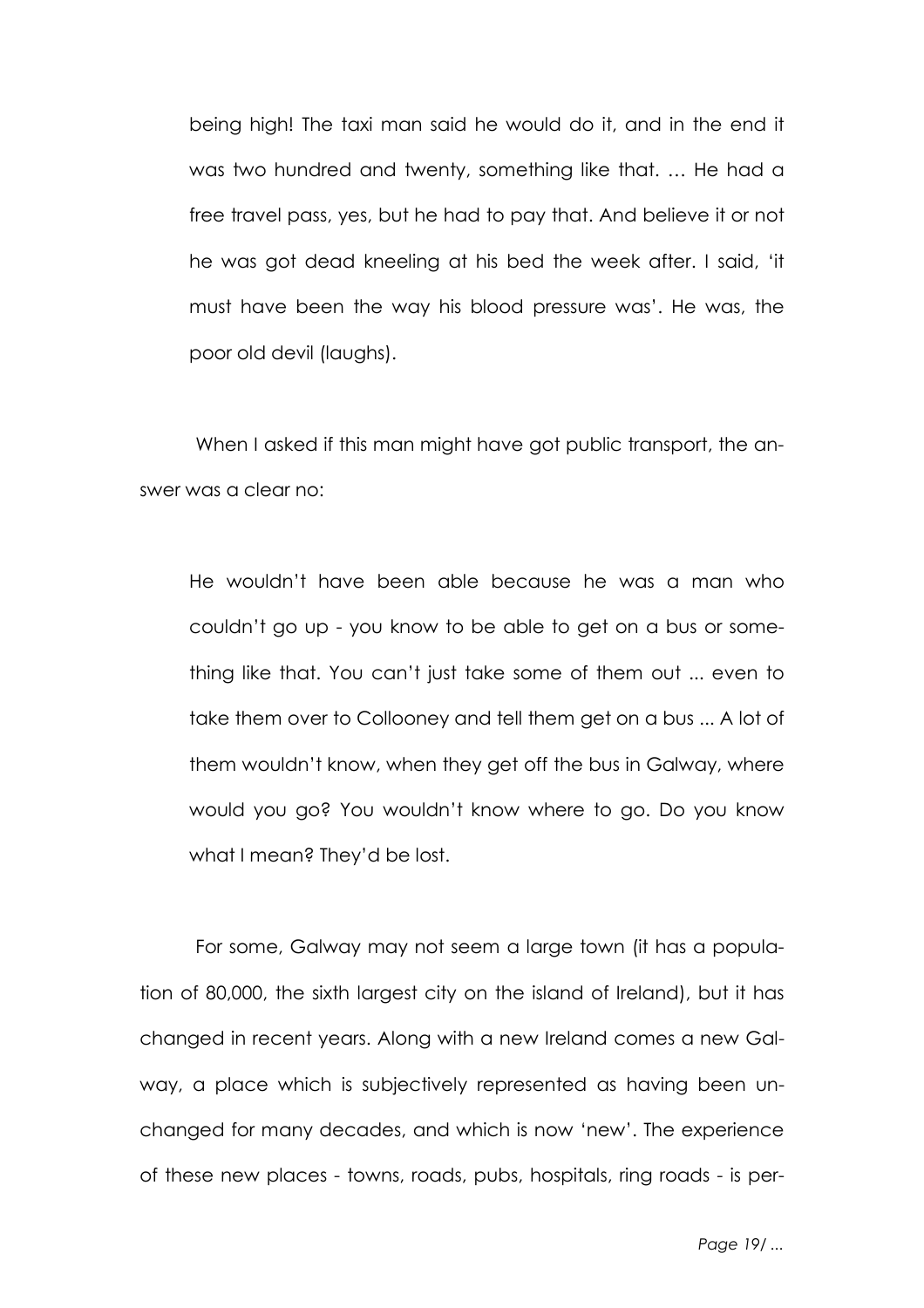ceived as disorienting and hence isolating for many Rural Transport passengers. It is this discourse of rupture which can be glossed as future shock.

# **A Story of Isolation, Mobility and Belonging in Rural Ireland**

Rejecting these attempts to explain isolation as rooted in space and time, with their associated stereotypes of 'country people' or 'older people', I would instead like to try to understand it as an active cultural concept which has shifted over the years. The ways that Rural Transport passengers report their biographies shows how the meaning of crucial ideas concerning belonging - community, land, home, family - are not fixed, and expectations of social life have changed correspondingly. In a very broad-brush fashion, I outline three key phases in the development of belonging, up to the 1980s, the 1980s, and then the period since 1992.

The Rural Transport passengers who helped our research were largely over 65 years old (depending on the route), often born before 1940. The majority were women. While many had lived their whole lives in the area, perhaps in one property, a significant minority had lived or worked abroad, often in the UK, and then returned to the area.

Prior to the 1950s, in many places there were three key pillars of social life, the church (and church hall), pub, and Gaelic Athletic Association (GAA). The Irish Countrywoman's Association (ICA) might also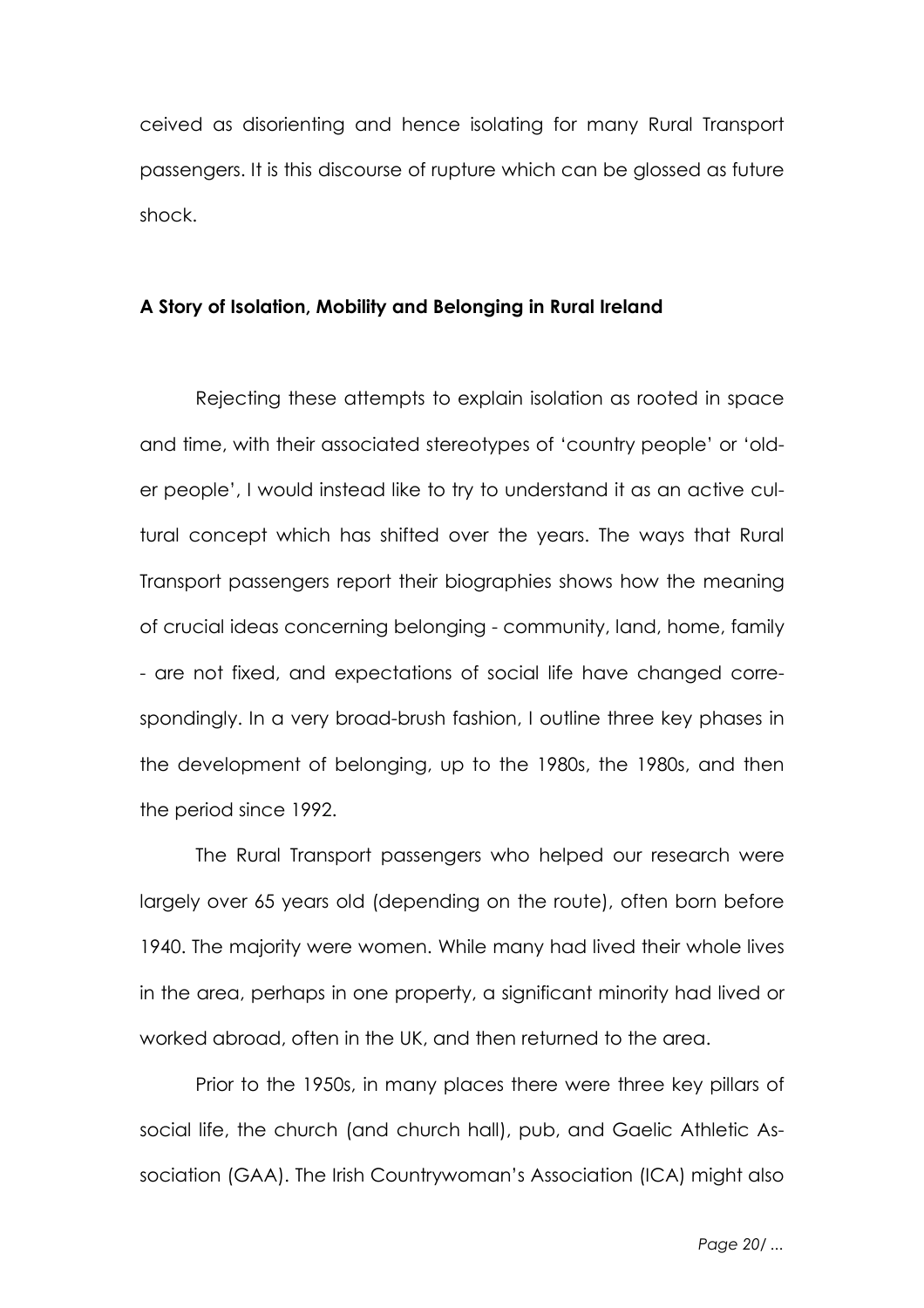feature, and weekly agricultural 'marts' were places of gathering for farmers, where livestock was traded. In the evenings, walking and rambling house to house to socialise was a common routine.

In the 1950s, when many Rural Transport passengers were teenagers, the rural electrification scheme connected the countryside to the national grid, and radios and televisions arrived in some homes. This significantly reduced evening rambling between homes, and made socialising much more home-centric, involving movement between one's own home (where TV and radio were), and public spaces (such as pub or church). Both at home and in public, community was manifested through a diversity of generations and genders, with many events where everyone might congregate. Church, sports or dances might attract all ages and both genders. There were some exceptions to this diversity (such as the growth of a rock & roll concert circuit for younger people through the 1950s-60s).

Like public spaces, homes were also generationally diverse. The notion of 'retirement' is never common in farming communities, but it was very rare at that time. Farms often came with a farmhouse, where two or three generations might live, and farm ownership passed down the generations between people living under one roof. Broadlyspeaking, expectations of social life in later life were basically multigenerational both at home and in public.

The 1980s is a decade which many people identify as a particular period of change. The Pope's visit in 1980 is often identified as the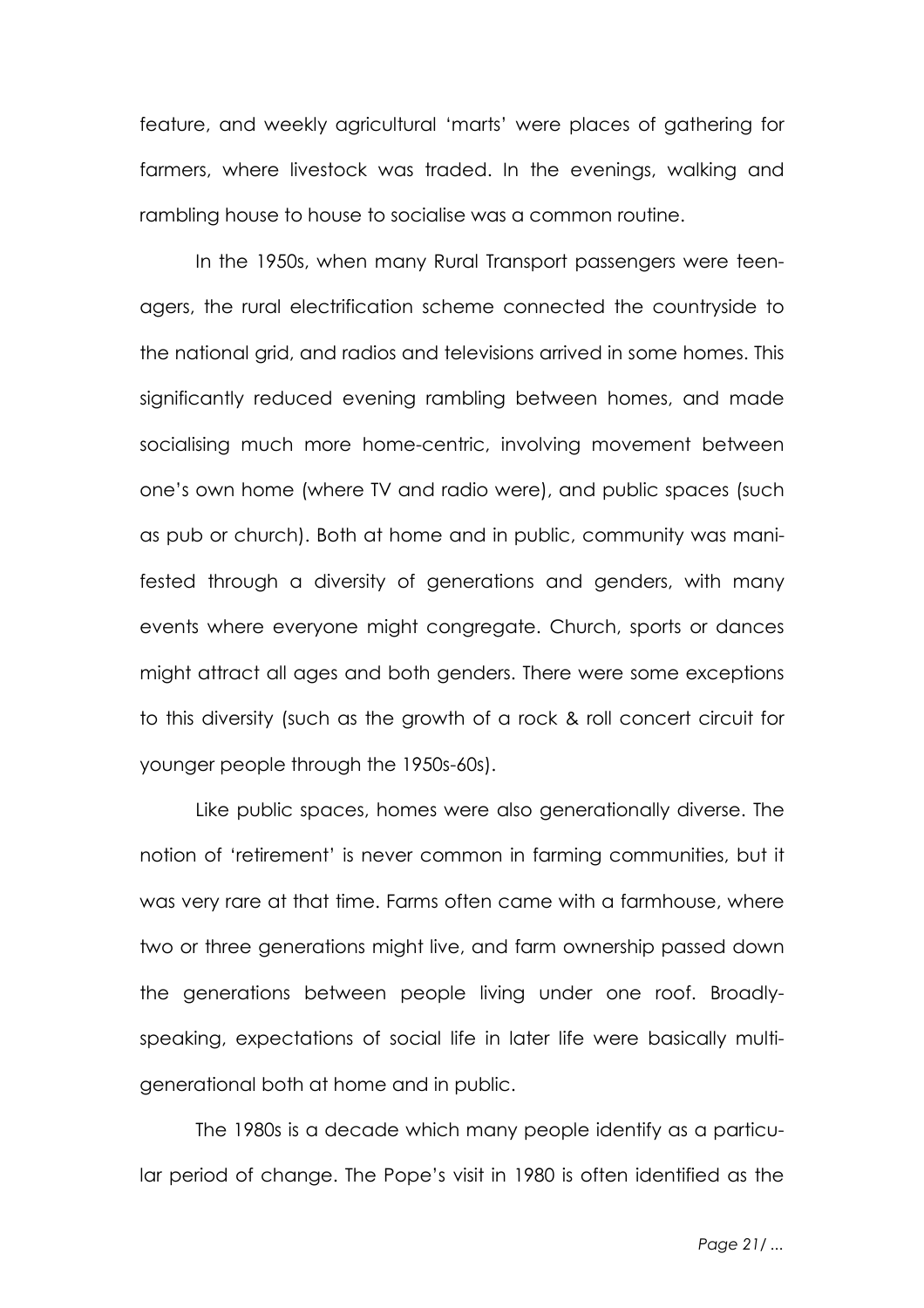apogee of certain religious and community feelings, but also the beginning of its decline (Williams 2006). From 1980, emigration accelerated, attendance at church and community events declined, and there was a physical decline in places such as community halls and other buildings. A sense of secularism, often associated with the later 'celtic tiger' years, had earlier roots.

In retrospect, social expectations about what life would be like growing older did not necessarily match experience in the 1980s. Yet by the 1990s some people clearly had different expectations of community and socialising in later life, while others retained the previous vision. In several of our field sites, in the 1990s, low-cost community groups, projects and personal initiatives were being seeded which later (when State money became a possibility) could become the foundation of Rural Transport projects. In Meath, the Summerhill project was established formally in the 1990s, and developed Meath Accessible Transport in 1999. In Kerry, the small 1990s Kerry Flier became Kerry Community Transport in 2001. Kilkenny's Ring a Link was begun in 2001 as a deliberate response to the State's Rural Transport initiative. In Sligo, the meals-on-wheels network was established in 1997, and a range of community services provided by an organisation called CLASP.

In Westmeath, among the heaviest users of the Rural Transport minibusses in the Athlone area were informal social groups of older women, who began meeting together in 1992 and 1994. On the one hand, widowed women living on farms were key catalysers of these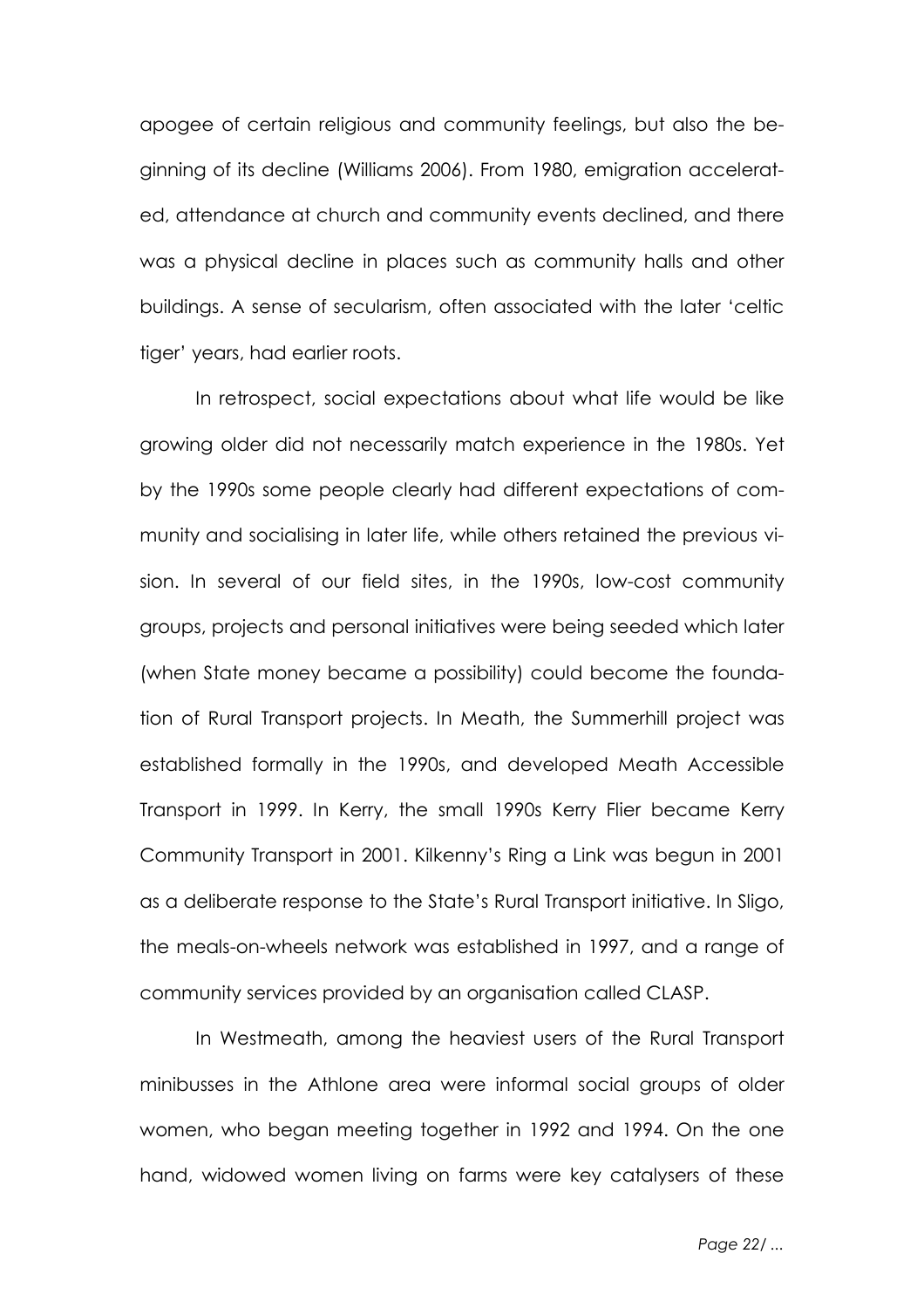dynamic groups. Equally important were women who had lived abroad, and retired back to Ireland. The Westmeath groups saw themselves as going on trips, to tourist sites or concerts, with a certain dedication to fun, which was a little different from established church and ICA groups (in which they were also involved) - the new groups were very mobile for a start.

Significantly, then, from the 1990s, social initiatives were alive which expressed different expectations of belonging, and a changing sense of sameness and difference in what constitutes community. The new organisations implied the expectation of uni-generational sameness, and were often gendered. In these initiatives, you socialise with people 'like you', meaning not so much sharing place, as similar age, gender, experience, and interests.

These changes in expectations coincided with significant economic changes: not only the extraordinary change in house building, noted above, and relative rise in average wealth, but also a significant decline of the rural marts. Agriculture changed significantly and became more bureaucratic, particularly after the 2001 foot and mouth epidemic, and responding to the EU's common agricultural policy. Very many smaller livestock marts closed down, marking the disappearance of a significant pillar of social life, especially for men.

Over the last 70 years, the people and the physical landscape of rural Ireland may be very similar, but many things have changed around them: the centricity and peripherality of the home in social life;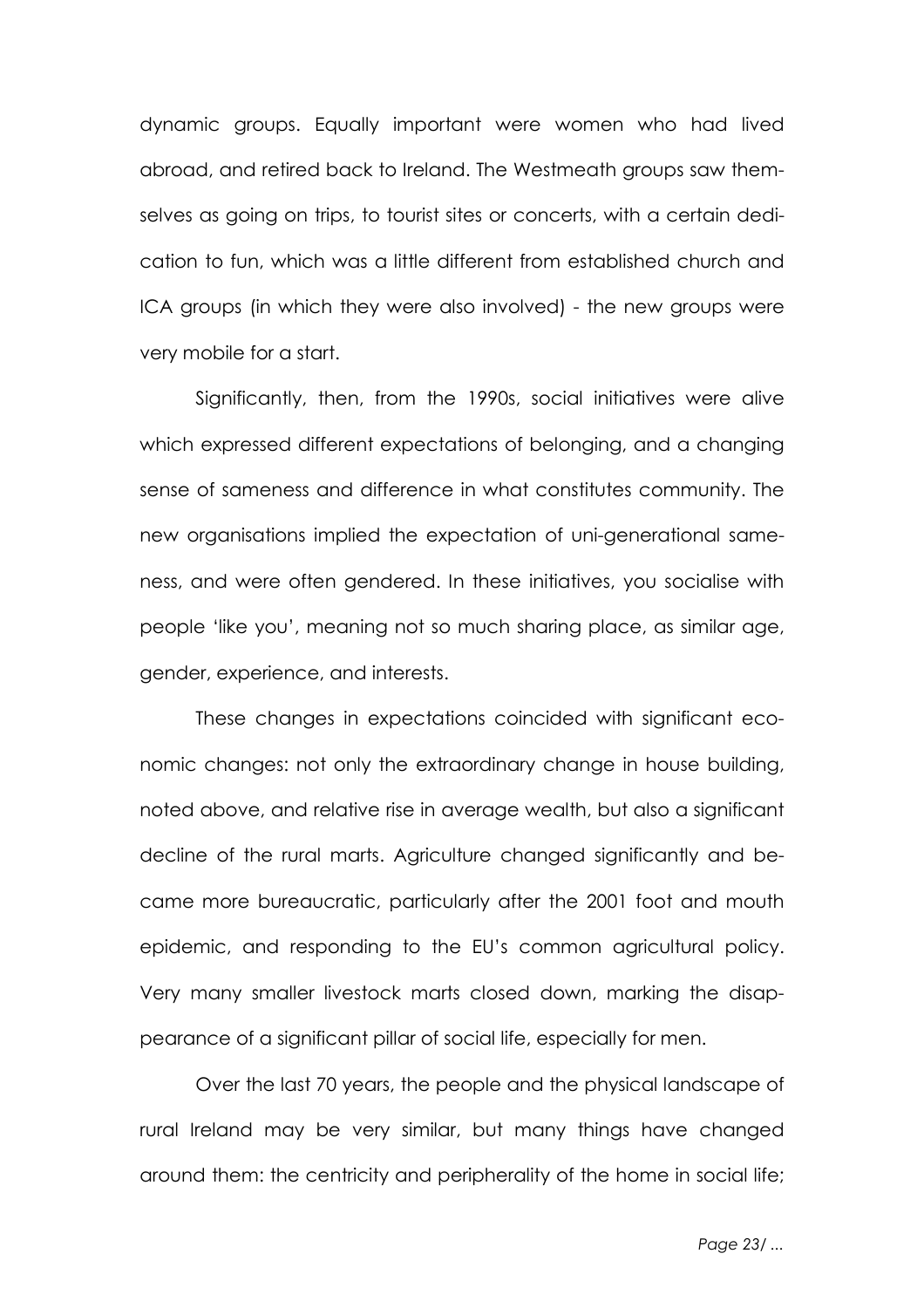relations to and through land; church and secularism; work, jobs and income; and the economics of land and region. Relatedness takes place in an intermingling of marriage, land, and social events. By the 1990s, there was the growing perception of a secular sameness based on generation and gender. This contrasted with longer-standing notions of cross-generational relatedness in extended households, and church community groups. What the Rural Transport facilitates is the experience of this new pattern of alterity, not as an abstract structure but in the land and in mobility across it.

### **Figures in a Landscape**

Across the different transport projects, there is a characteristic moment when a passenger appears at their door, and somebody comments 'there she is'. The 'there she is' moment represents a small catharsis in the rhythm of the route, a moment mutually anticipated. Since people prepare early and sit by the window waiting, their appearance is unreally quick. 'I've got them well-trained', as the Sligo driver joked. It is in this moment that isolation and belonging can change. Appearing as a punchline in the conversation on the bus, a person is being contemporaneously and literally framed, within land, home, and personal history. The figure also possesses a trajectory, from the unknown into the known. How we interpret the 'there she is' moment affects how we understand isolation and belonging, either con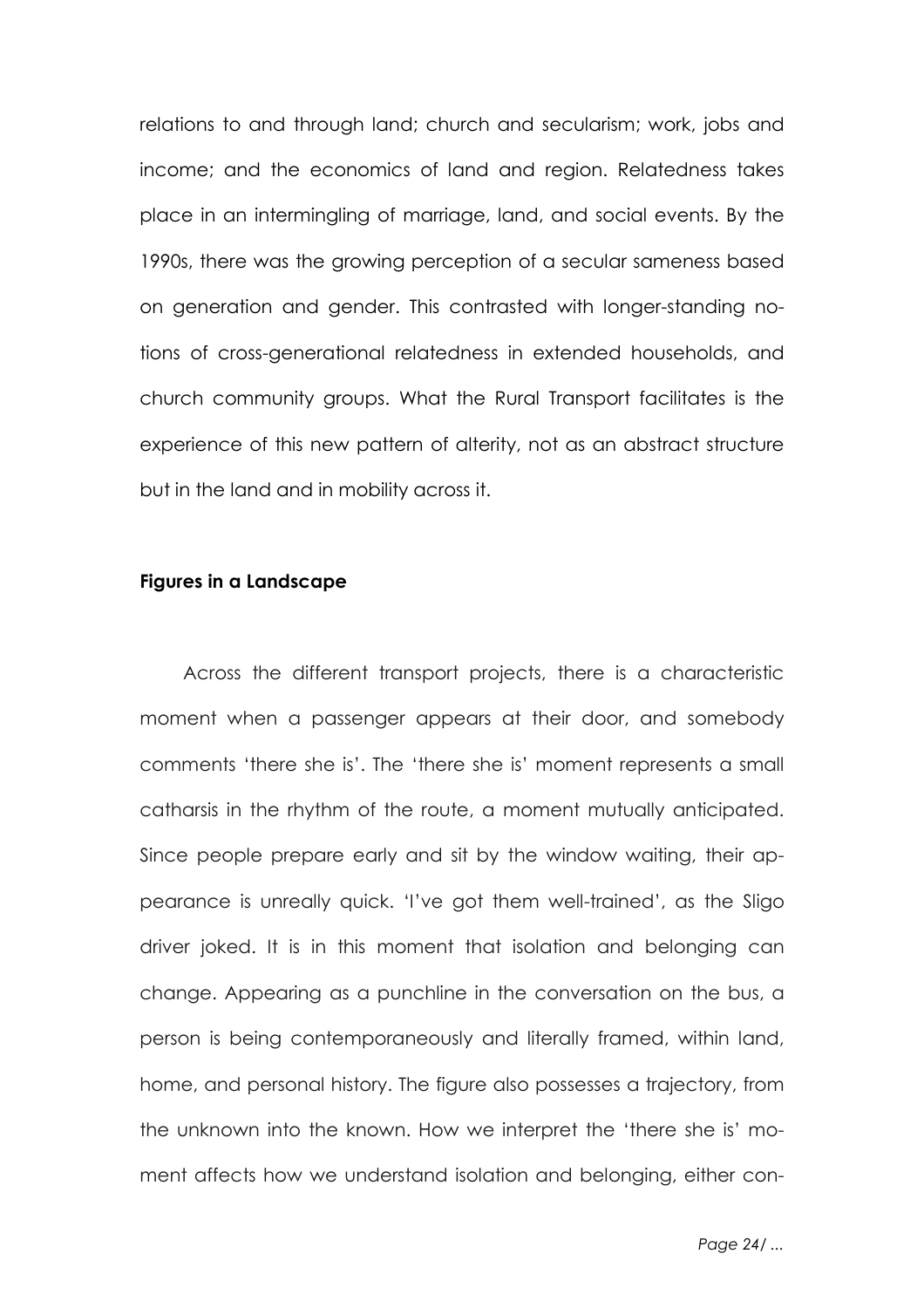structed as naturalised or through a changing historical narrative, as I have outlined in the two preceding sections.

The first understanding of isolation is as a fixed and definable entity which happens in the particular exercise of power in the areas where the Rural Transport operates. The conceptions of landscape, of history, and of the ageing body unite in an unholy trinity of discourses which serve to discipline and shape senses of self. As somebody emerges from their home, the normative, routine, expected place and time is being asserted in the weekly performance. This corresponds to an understanding of belonging which emphasises place-making, whereby claims of connection to land reinforce groups which we call communities. It is in the disciplined movement from the loneliness of the home to the community of the bus that isolation is remedied.

This understanding would correspond to what McNay (2000) calls 'negative' agency, when subjection and subjectification necessarily elide. In many of the less well-off districts where the Rural Transport operates, such as Sligo, one finds elderly bachelor men, often sitting apparently quite passively on the bus while women around them banter, watching. Such men might illustrate how the transport enables people to present themselves as Foucauldian 'docile bodies', experiencing the world presented to them visually through the glass windows. For some, the embodied experience of landscape is fundamental in shaping selfhood (Bourdieu 1977). For Butler (1997: 2) meanwhile, the passengers may be seen as performatively reasserting social norms, histories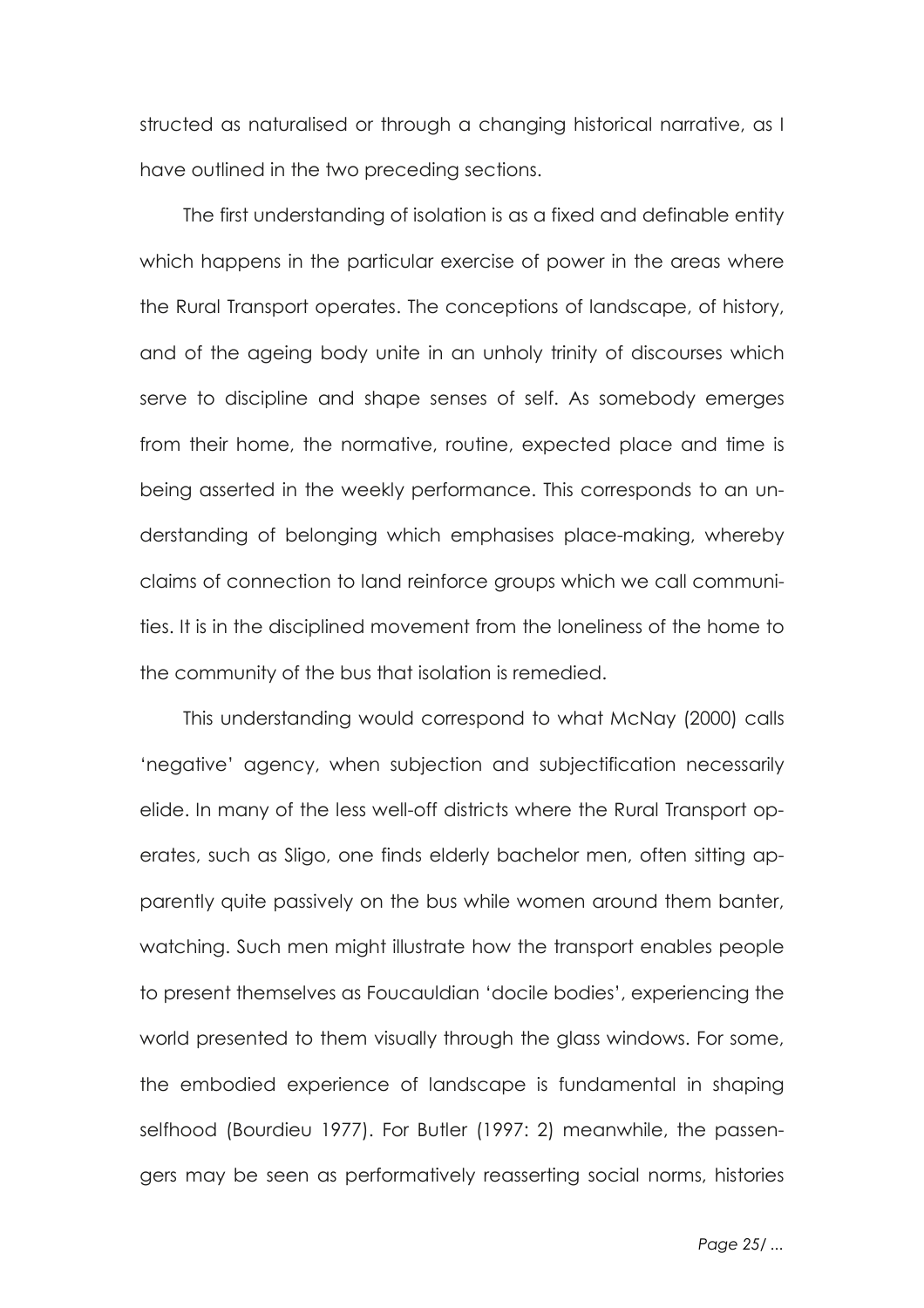and patterns; and in doing so, perhaps building more confident senses of self capable of challenging those norms. Yet from this point of view, while the journey may remedy loneliness for a short time, the fundamental cultural understandings of social space, of home, landscape and temporality would remain the same.

An alternative interpretation of isolation recognises it as an experience which is produced by shifting historical conditions, which result in dissonance and possibilities for new social meanings. This is an interpretation of isolation which is more about how relatedness and belonging are manifested, different for each generation according to a changing politics of alterity (Fontein 2011: 720). Even as rural populations have increased, expectations of socialising with people 'like oneself' mean connections of mutual belonging may stretch across longer distances. Within this social landscape, the bus routes profoundly change the sense of distance, such that distances can become rhythmic intervals in time. The 'there she is' moments appear as fixed points from which a new kind of social reality is suspended, a landscape which is a repatterning of relationships. The importance of the 'nodes' in this social existence is illustrated by reports on Rural Transport routes of a couple of unhappy occasions when it was only discovered that somebody had passed away because on the arrival of the bus, they did not appear.

The social of the Irish Rural Transport is perhaps best described not as 'rooted in' the landscape, but closer to an 'inscribed landscape' (to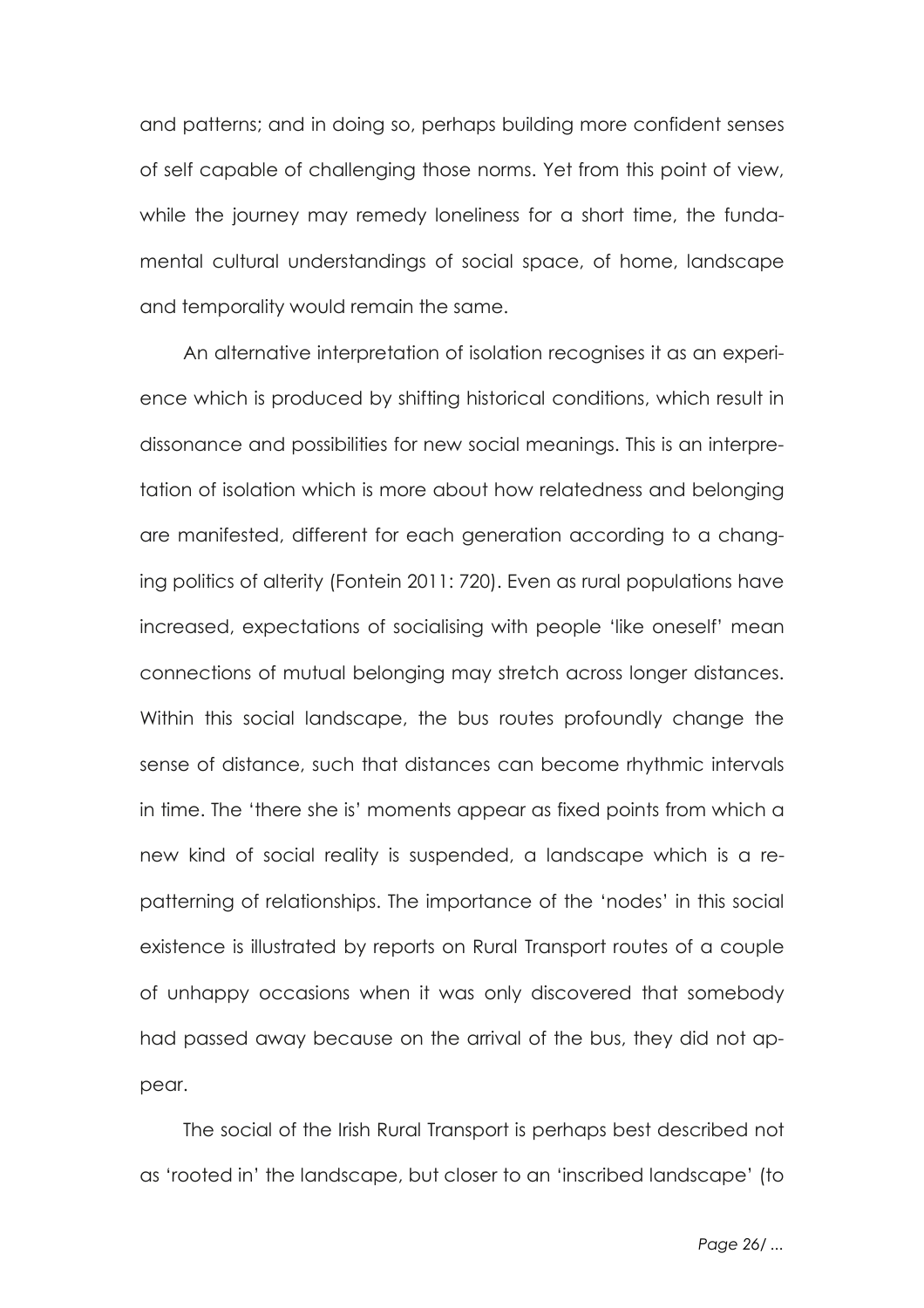paraphrase Taylor 1995: 25, 34; see also Strathern and Stewart 2003) comprising of routes more than roots. It defies the traditional idea that transport is about people wanting to move between two social places or events, fixed in space and time. Rather, it is often the significant, generative social event in itself (Kapferer 2010). As a home-help worker observed, the Rural Transport trip is for some a reason to get up and get dressed. It is on the bus that news is exchanged, meetings planned, births and deaths discussed and celebrated, and things exchanged. In order to function in this way, the Rural Transport generally runs on the basis of repetition and presumed predictability, such that on many routes, you do not book a trip, instead you let one of the other passengers know if you are *not* coming. You may not need to communicate with the driver or organisers at all. The generative agency is typefied by the women who often come to act as unofficial coordinator for a route, sitting up near the driver and directing them.

The generative agency implicit in this second interpretation articulates well with distinctively Irish modes of interaction, acknowledging and denying alterity as a part of a mutual sense of being subjects. The routes involve a great deal of 'talking around' people, rhetorical acts of care and consideration in anticipation of them. As the journey unfolds, building a social group over time in predictable ways, passengers are producing a textured rhetorical framing of other passengers and their particularity. Rather than arising in subjective experiences of an exterior world, agency here arises when socially meaningful land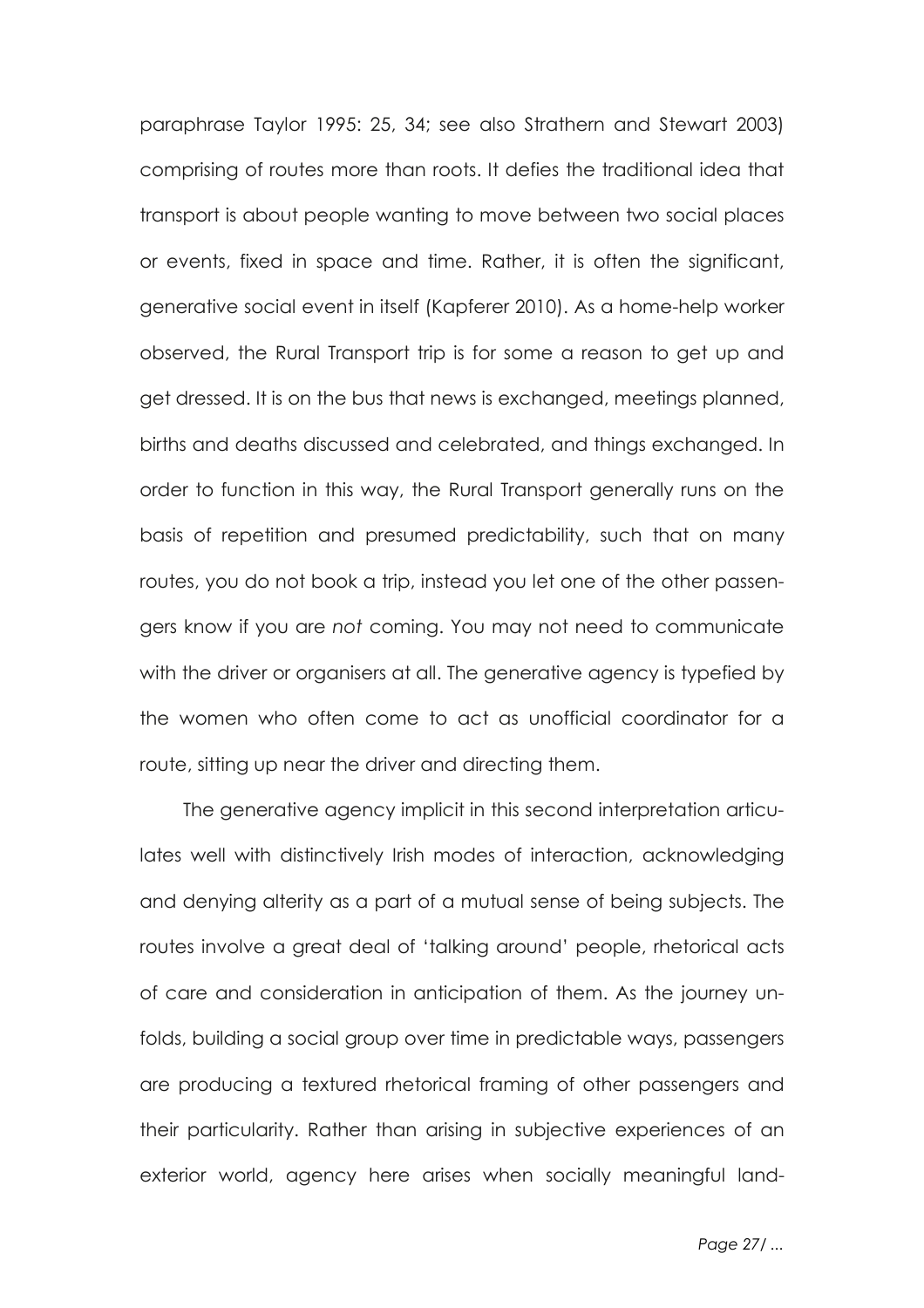scapes seem folded into persons via a process of encounters with figures whose alterity is negotiated over time. In the 'there she is' moment, the truth of a narration over time and space is demonstrated and brought to a culmination in the singular appearance of the figure.

# **Conclusions**

*'Things and places are active agents of identity rather than pale reflections of pre-existing ideas and socio-political relations' (Tilley 2006: 17)*

In what sense can it be argued that new, progressive senses of self can happen within everyday, repetitive community experience? This is especially difficult when the feeling of immensity of landscape and history in rural Ireland is not to be disrespected, and deserves more extensive treatment. To understand cultures of isolation and belonging in the areas where the Rural Transport operates, we must appreciate the microcosmic capacities of persons when they present themselves as figures who 'fit' the moment and place.

Studies of the movement of 'figures in the landscape' (Munn 1996, Taylor 1995) emphasise a profound alterity (Fontein 2011: 720), evoking ontological questions about the significance of absence. Many Rural Transport journeys evoke, in their anticipations, both the celebration of the bodily existence of persons and also the possibility of their non-existence. Persons, and evocations of persons, are inscribed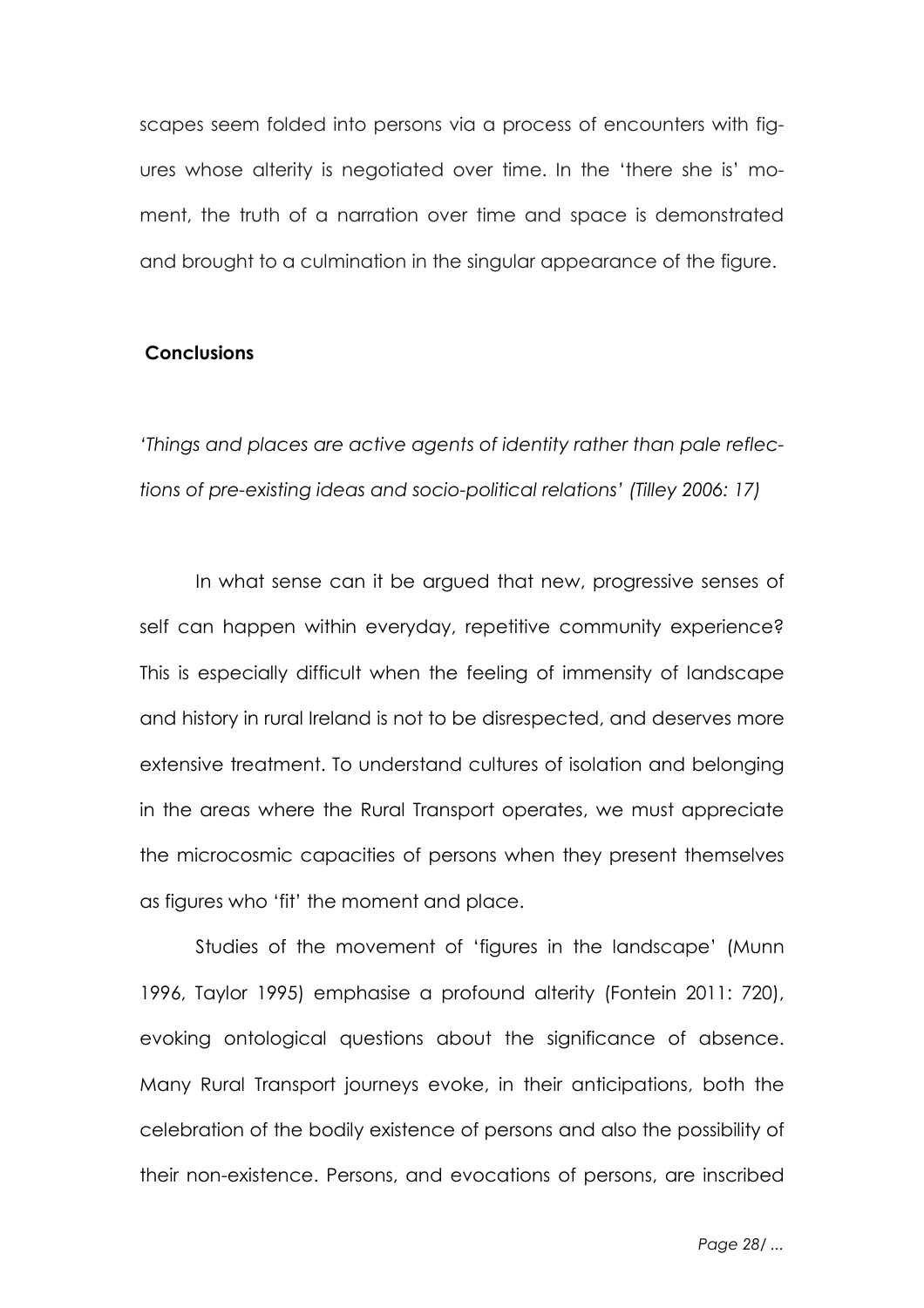into the routes, punctuated by rhythms of persons and bodies, anticipations, portents, presences and passings. The 'there she is' moment indexes and answers questions of how we came to be here. It represents an aesthetic re-enchantment of the body as a justifying phenomenon.

What I describe as the 'fitness' of persons in the Rural Transport refers to the sense of rightness which surrounds the appearance of the passengers. They are the right person in the right place at the right time, and this produces persons as fixed points in the scheme of things. Isolation in rural Ireland then is a form of social fitness, in a situation of disjunctures between expectations of belonging and experience. I here follow Fontein (2011), who asks 'how do the material forms of different past and present practices in the landscape reveal and materialize proximities and coexistences even as they are often articulated in political processes of differentiation?' (Fontein 2011: 707). We witness in rural Irish communities a relatively slow-changing sense of sameness and difference, and periodic deployment of place and mobility to address and manifest these expectations.

## **References**

Appadurai, A. 1996. *Modernity at large: cultural dimensions of globalisation.* Minneapolis: University of Minnesota Press.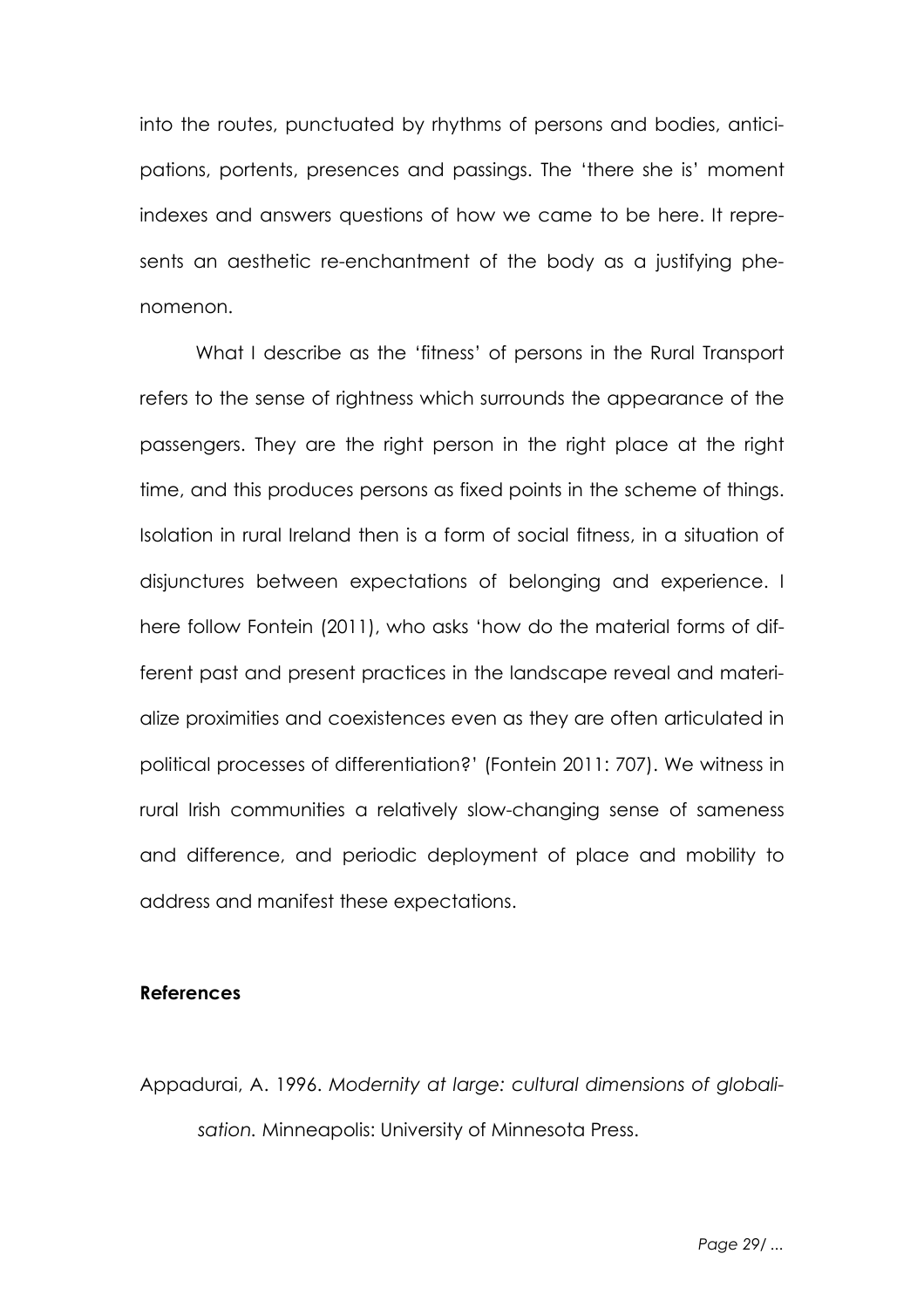- Askham, J., D. Ferring and G. Lamura 2006. Personal relationships in later life, in J. Bond, S. Peace, F. Dittman-Kohli and G. Westerhof, (eds.), *Ageing in society,* 186-208. London: Sage.
- Bender, B. (ed.) 1993. *Landscape: politics and perspectives*. London: Bloomsbury.
- Birdwell-Pheasant, D. 1998. 'Family systems and the foundation of class in Ireland and England', *The History of the Family* **3**(1): 17-34.
- Bourdieu, P. 1977. *Outline of a theory of practice*. Cambridge: Cambridge University Press.
- Bourdieu, P. 1979. *Distinction: a social critique of the judgement of taste.* London: Routledge and Kegan Paul.
- Butler, J. 1993. *Bodies that matter: on the discursive limits of sex*. London: Routledge.
- Butler, J. 1997. *The psychic life of power: theories in subjection*. Stanford: Stanford University Press.
- Fontein, J. 2011. 'Graves, ruins and belonging: towards an anthropology of proximity', *JRAI* **17**: 706-727.
- Inglis, T. 2008. *Global Ireland: same difference.* London: Routledge.
- Kapferer, B. 2010. 'In the event: towards an anthropology of generic moments', *Social Analysis* **54**(3): 1-27.
- Leavey, G., L. Rozmovits, L. Ryan and M. King 2007. 'Explanations of depression among Irish migrants in Britain', *Social Science and Medicine* **65**: 416-438.

Lovell, N. (ed.) 1998. *Locality and belonging.* London: Routledge.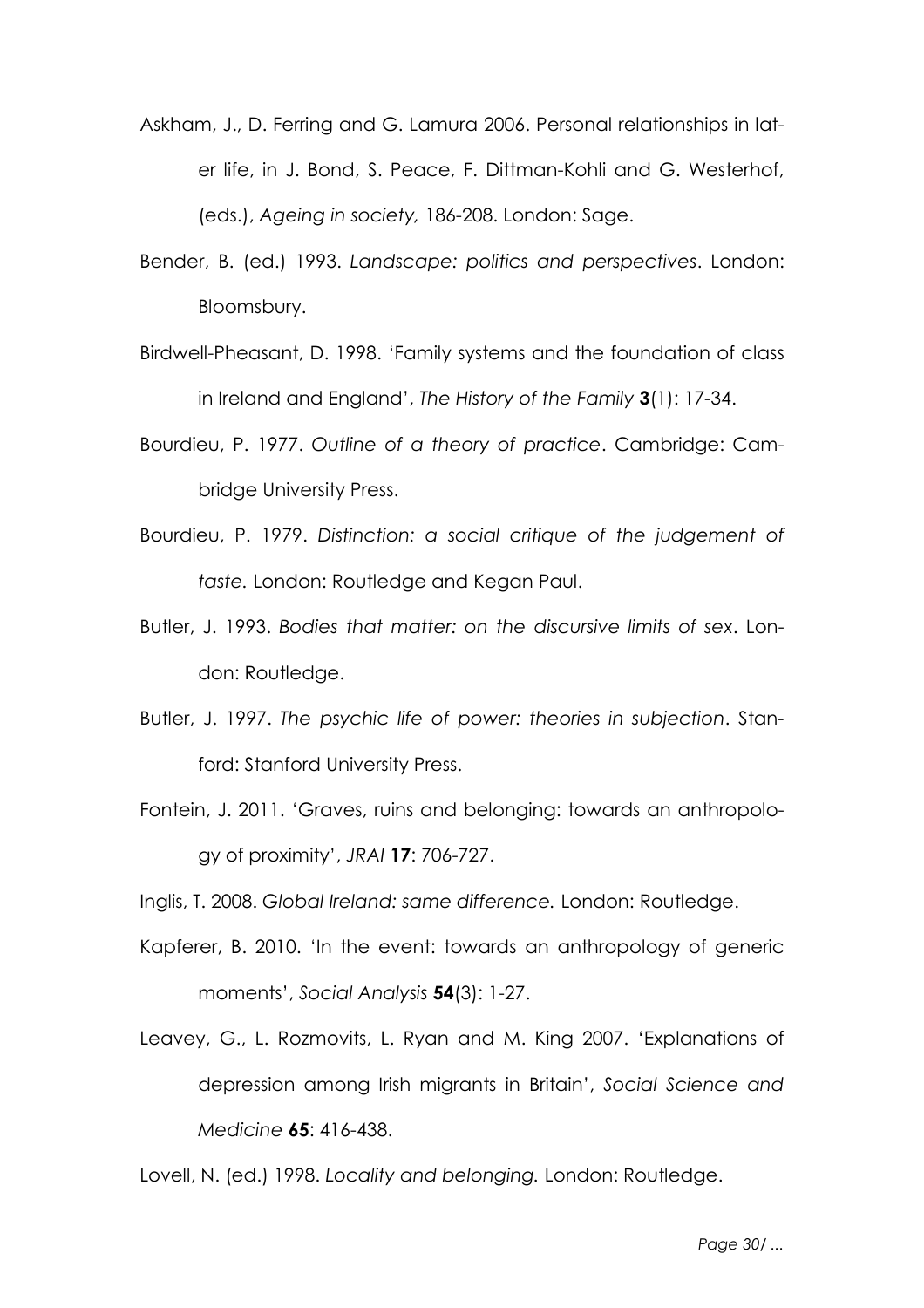- McGrath, B. 2013. *Landscape and society in contemporary Ireland.* Cork: Cork University Press.
- McNay, L. 2000. *Gender and agency: reconfiguring the subject in feminist and social theory*. Cambridge: Polity Press.
- Munn, N. 1996. 'Excluded spaces: the figure in the Australian Aboriginal landscape', *Critical Inquiry* **22**(3): 446-465.
- Peace, A. 2005. 'A sense of place, a place of senses: land and a landscape in the West of Ireland', *Journal of Anthropological Research* **61**(4): 495-512.
- Peace, A. 1989. 'From arcadia to anomie: critical notes on the constitution of Irish society as an anthropological subject', *Critique of Anthropology* **9**(1): 89-111.
- Phillipson, C., M. Bernard, J. Phillips and J. Ogg 2001. *The family and community life of older people*. London: Routledge.
- Saris, J. 1996. 'Mad kings, proper houses and an asylum in rural Ireland', *American Anthropologist* **98**(3): 539-554.

Scheper-Hughes, N. 2000. 'Ire in Ireland', *Ethnography* **1**(1): 117-140.

- Scheper-Hughes, N. 2001. *Saints, scholars and schizophrenics: mental illness in rural Ireland, anniversay edition, revised and expanded.* Berkeley: University of California Press.
- Stewart, P. and A. Strathern (eds.), 2003. *Landscape, memory and history: anthropological perspectives.* Chicago: University of Chicago Press.